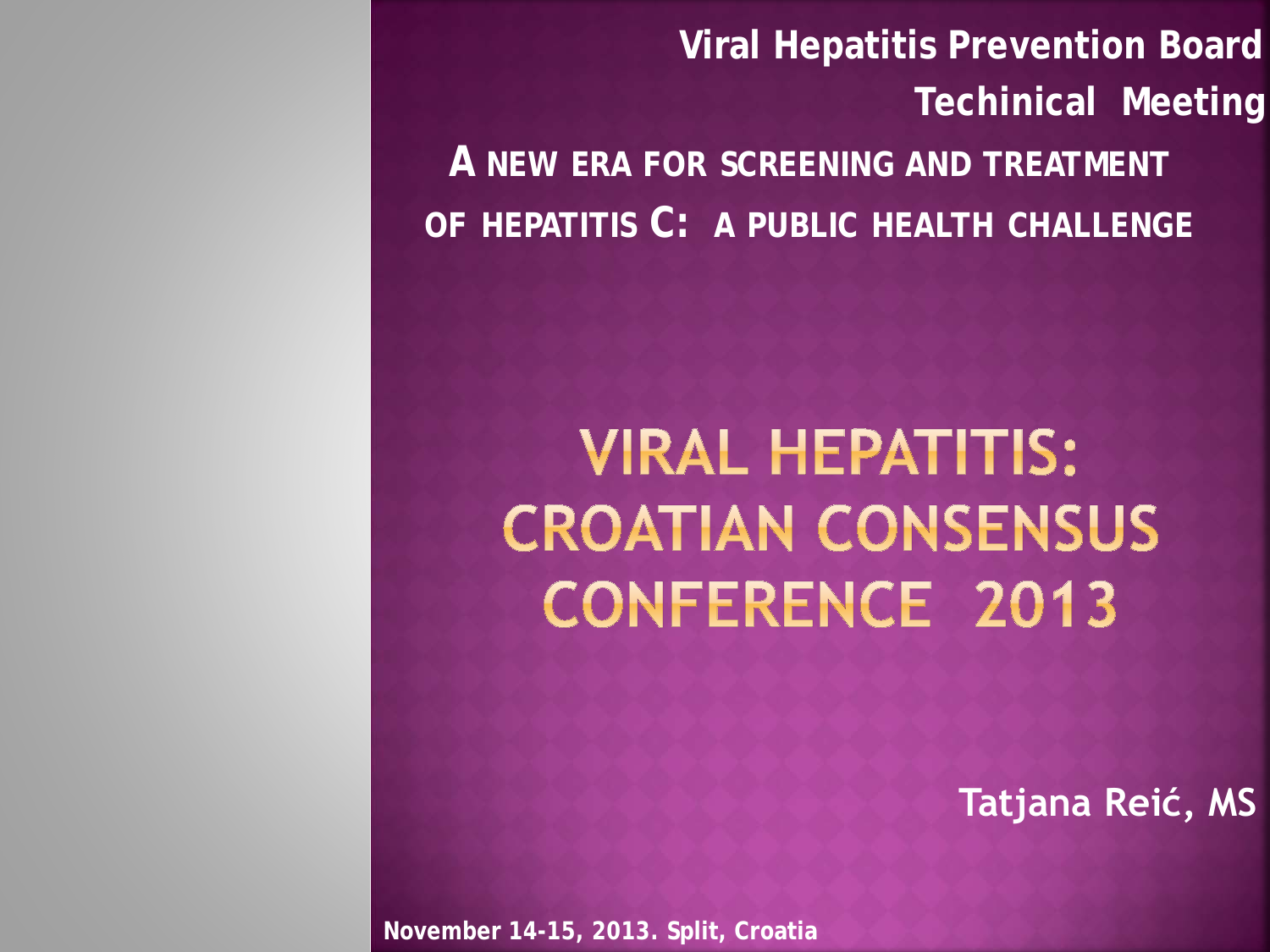# A LITTLE BIT OF HISTORY

- 1998: HBV vaccination at the age of 12
- 2007: universal vaccination
- $>$  2007: PEG IFN for all G
- 2007: ELPA's Declaration on hepatitis C in EUP
- 2008: initiation at first round table
- 2009: CRO Parliament Resolution on Viral Hepatitis
- ▶ 2012: PI registration; first experience with triple/name based patient; working group for national Hepatitis plan formed
- 2013: January WG mtg; February consensus conference; PI reimbursement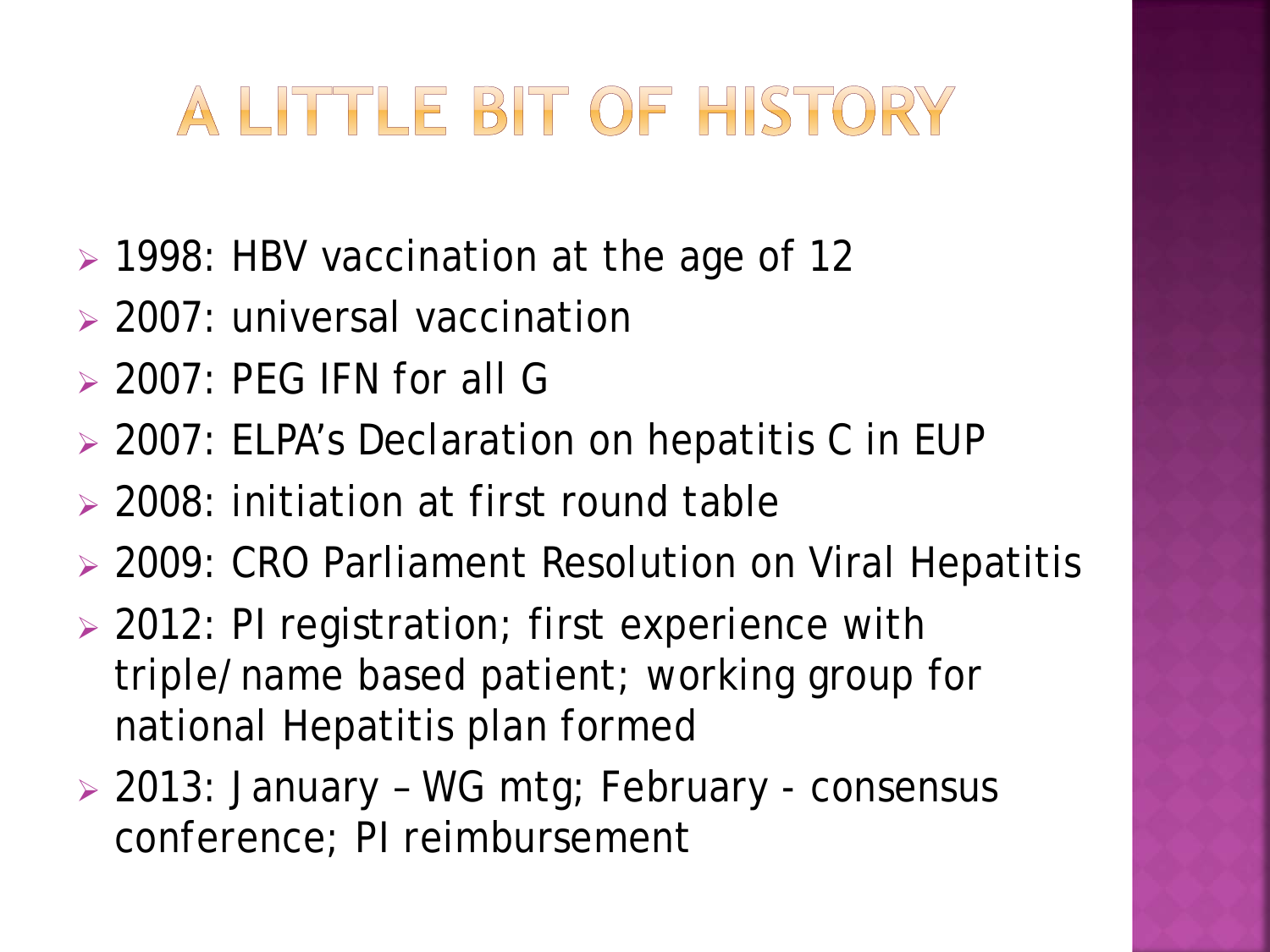# *VIRAL HEPATITIS* **CROATIAN CONSENSUS CONFERENCES**

- Croatian consensus conference about viral hepatitis; 2005. and 2009.
- New discoveries led to consensus conference 2013 in Zagreb.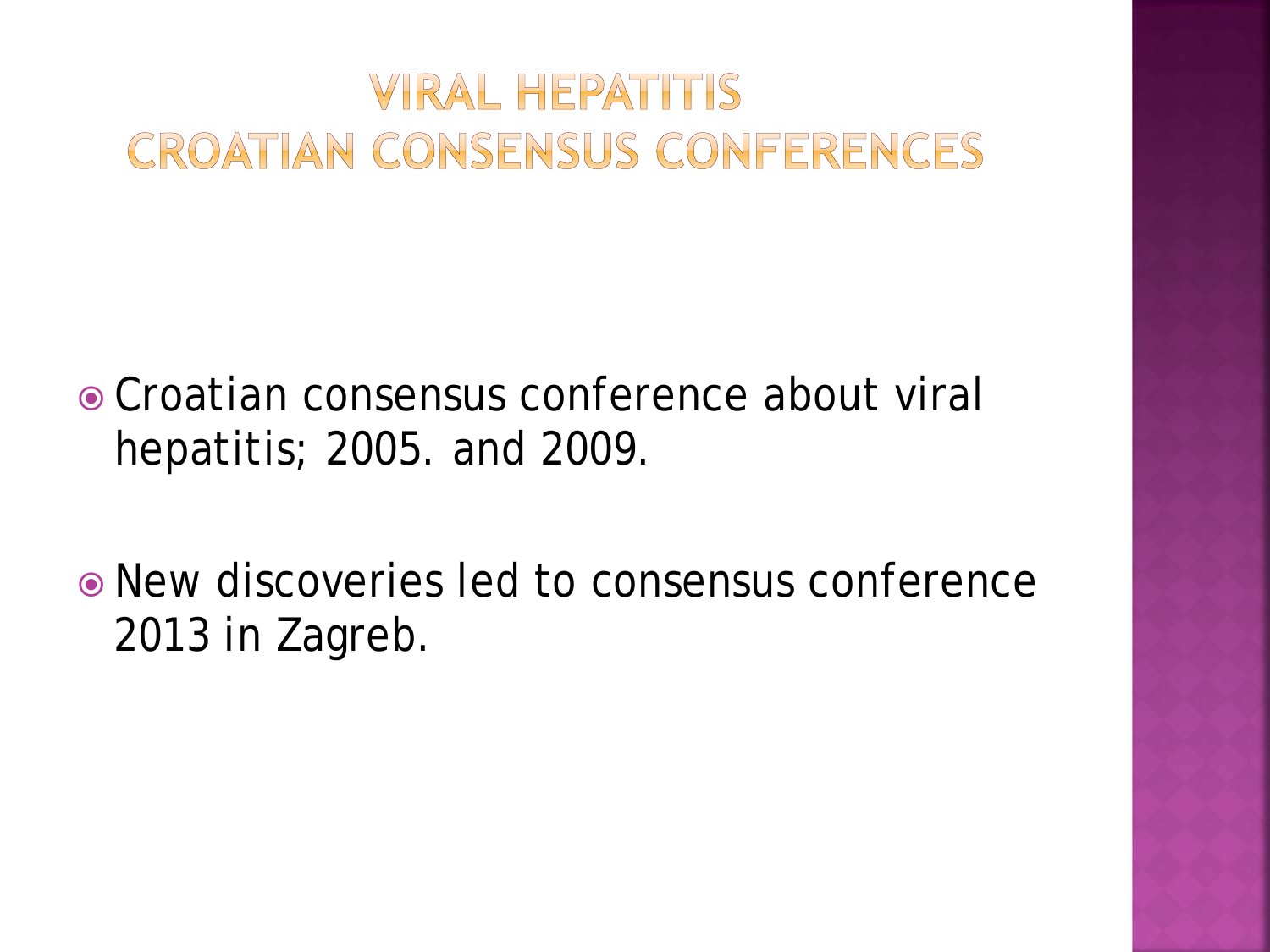# VIRAL HEPATITIS (FOCUS ON HCV) CROATIAN CONSENSUS CONFERENCE CONTENT:

Presentation about new knowledge about:

- Epidemiology
- Serological and molecular diagnostic
- Determining polymorphism of promoter gene for IL-28
- Assessment of the stage of fibrosis
- Monitoring of patients with viral hepatitis
- Treatment of chronic hepatitis C (genotypes 1-6)
- Treatment of special populations (children, patients on dialysis, transplants' patients, people with HIV/HCV co-infection)
- Side effects of treatment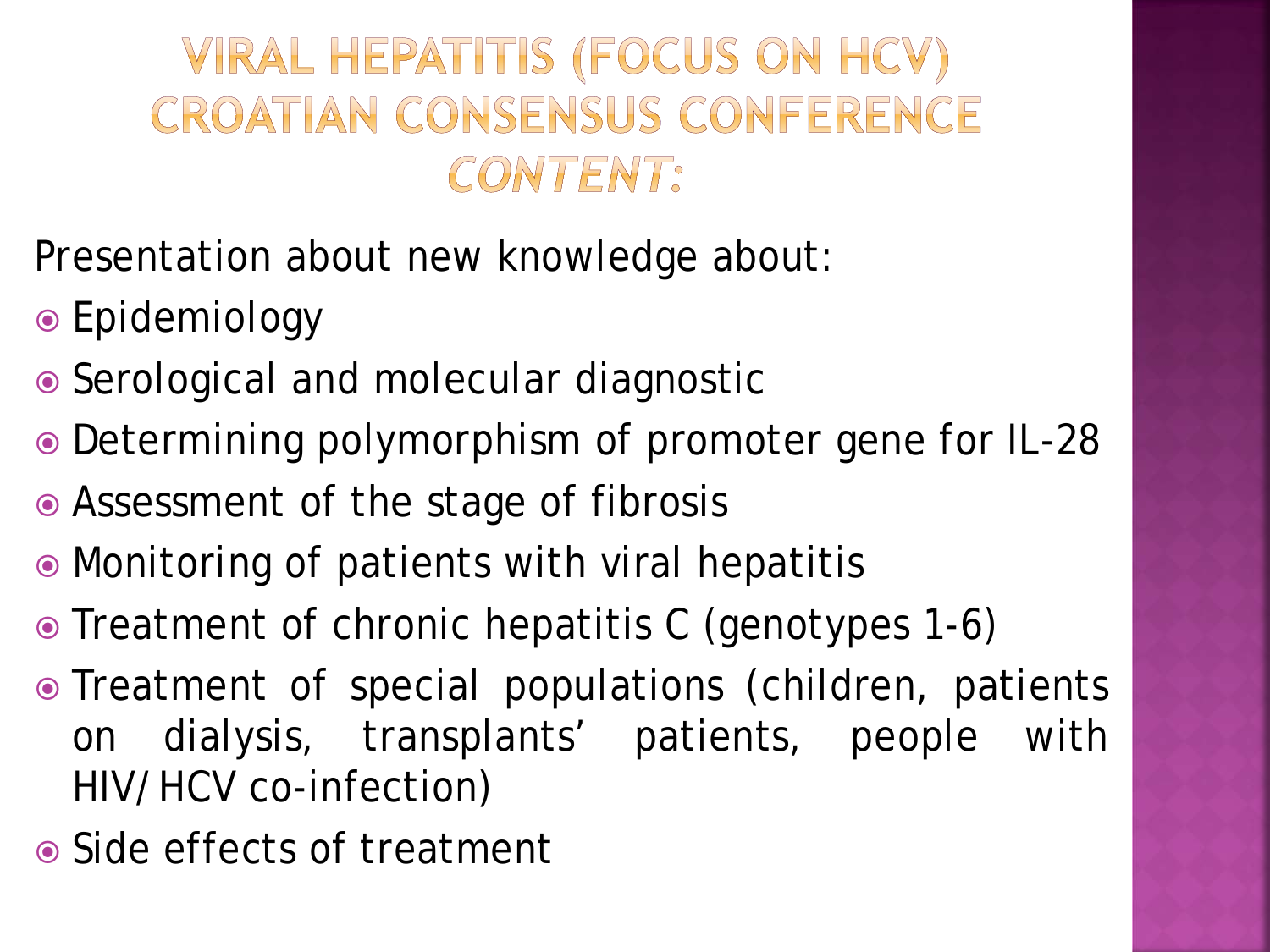VIRAL HEPATITIS (FOCUS ON HCV) CROATIAN CONSENSUS CONFERENCE 1. EPIDEMIOLOGY:

- Low prevalence in Croatia
- Prevalence of anti-HCV in IVDU 30-50%
- Incidence new anti-HCV 2000-2007 was 400 persons/year declining after 2008
- 35,000-45,000 people living with CHC (seroprevalence anti-HCV ab in subgroups)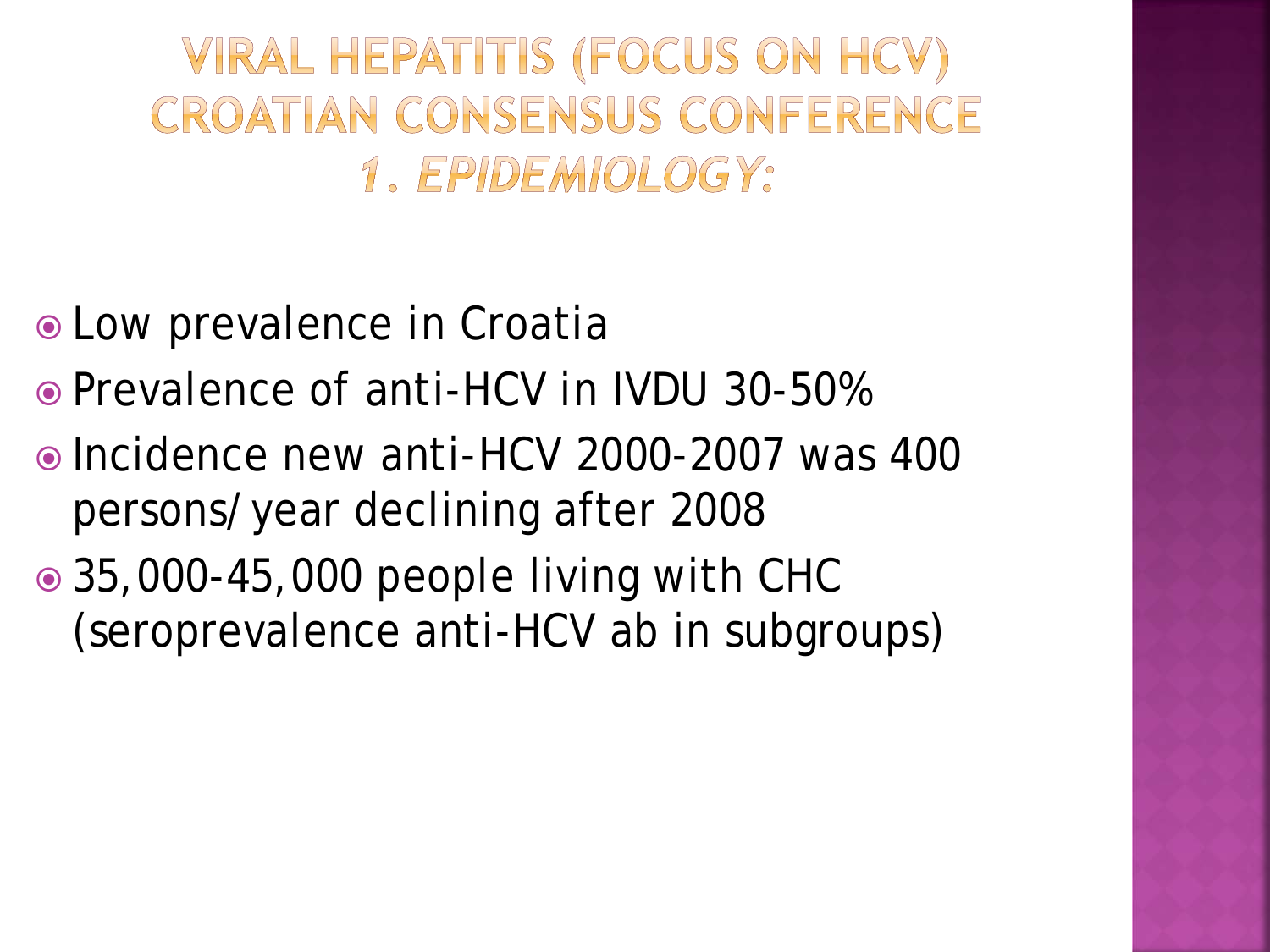# VIRAL HEPATITIS (FOCUS ON HCV) CROATIAN CONSENSUS CONFERENCE 2. DIAGNOSIS

2.1. SEROLOGICAL AND MOLECULAR DIAGNOSTIC

- Testing for HCV determining specific antibody enzymes
	- **Immuno-tests**
	- *point-of-care (POC)* tests
- If positive *→* HCV RNA or viral capsid antigen
- PCR detection and quantification of HCV RNA method of choice
- Patients treated with protease inhibitors on who individual approach to treatment is applied, determination of viral kinetics is based on molecular tests with  $LLOQ \le 25$  IU/mL and LLOD in the range of 10-15 IU/ml.
- It is recommended to use molecular tests with identical LLOD and LLOQ in the monitoring of viral kinetics during triple therapy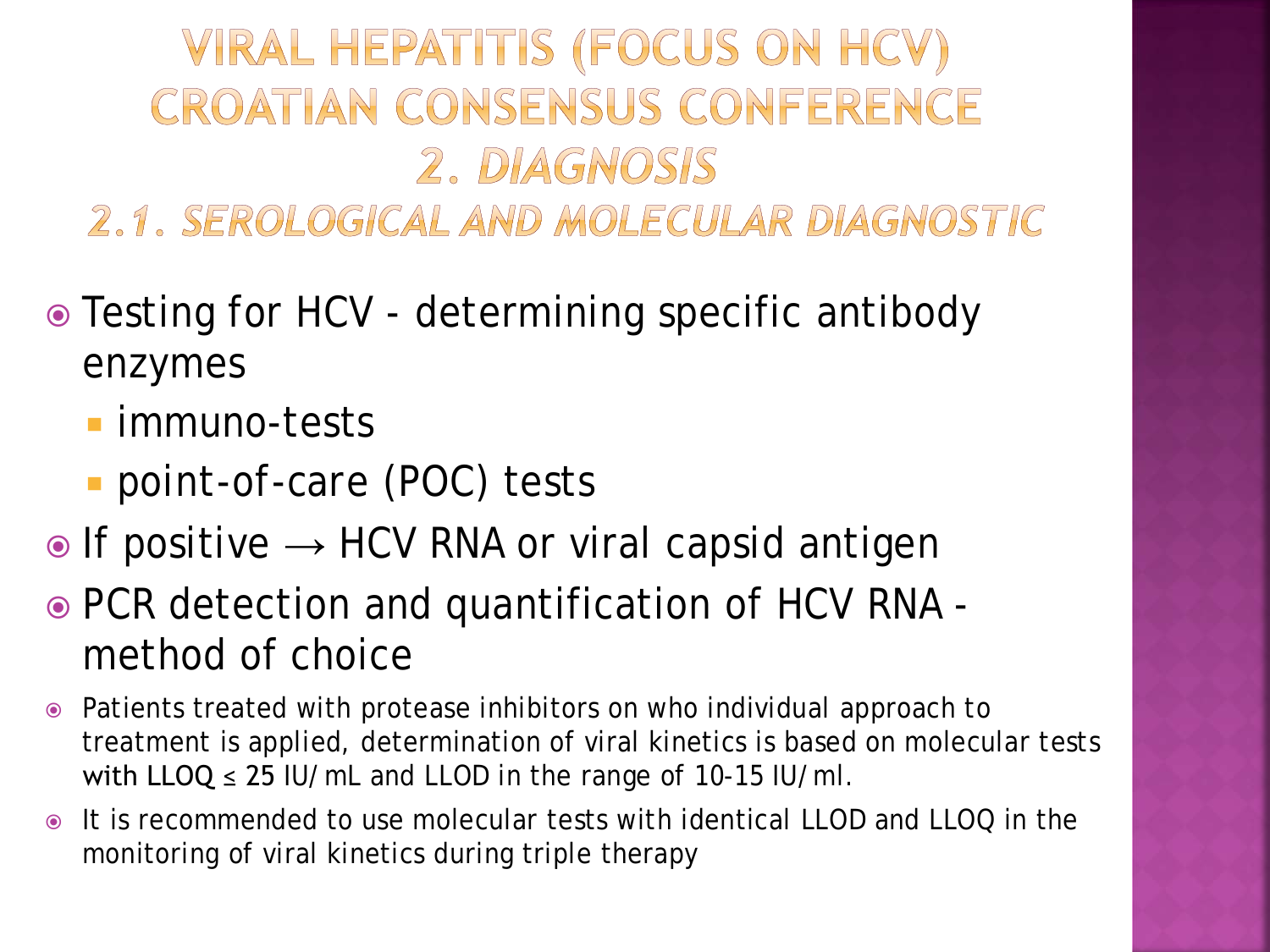VIRAL HEPATITIS (FOCUS ON HCV) CROATIAN CONSENSUS CONFERENCE 2. DIAGNOSIS 2.2. DETERMINING PROMOTER GENE POLYMORPHISM IN IL-28B

- $\bullet$  IL-28B genotyping is recommended in pretherapy treatment of patients with CHC
- IL-28B is important diagnostic tool in CHC naive patients doubt between dual vs. triple therapy
- Biological and clinical significance of IL-28B genotype proven in patients with HIV/HCV co-infection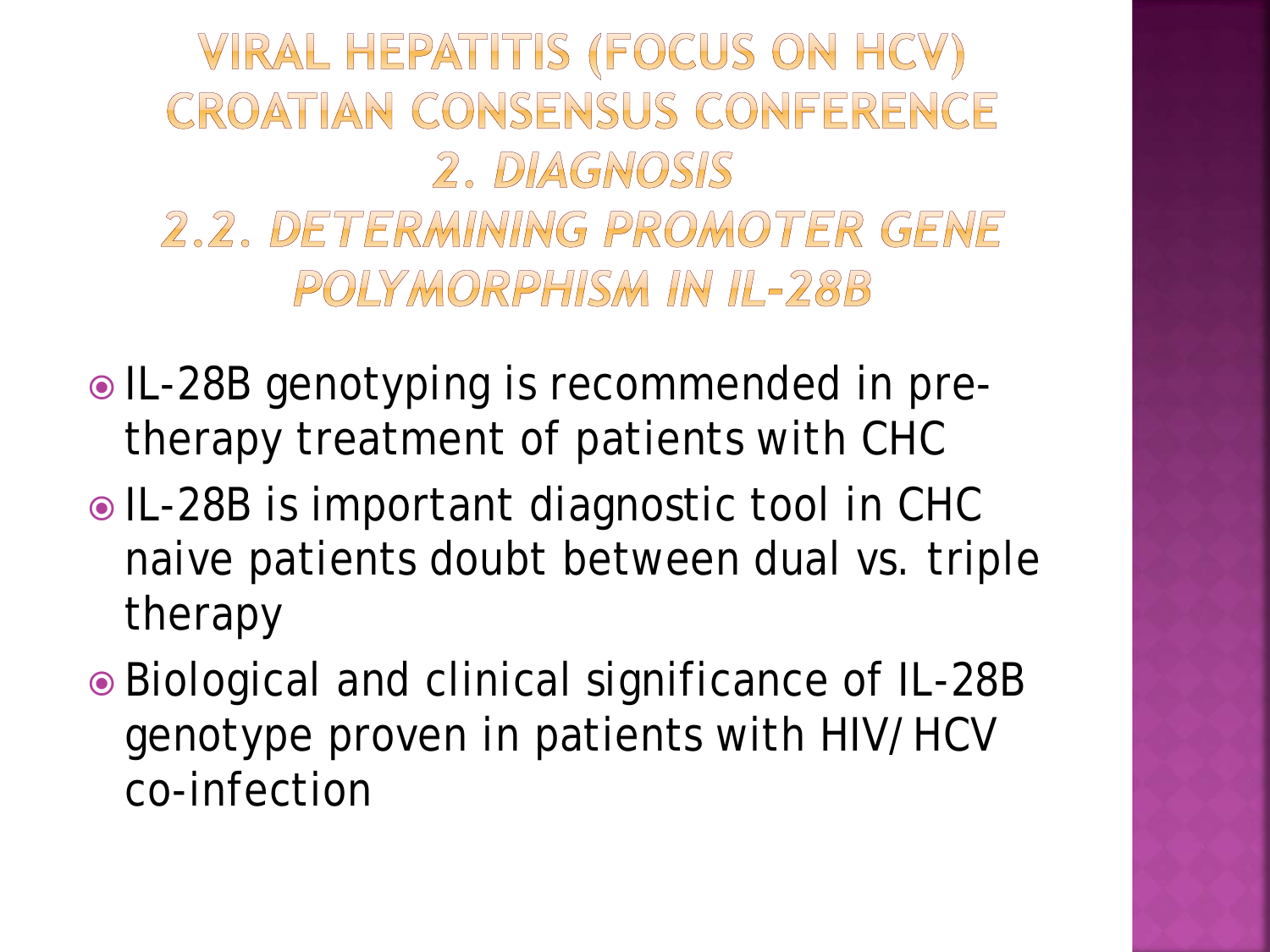VIRAL HEPATITIS (FOCUS ON HCV) CROATIAN CONSENSUS CONFERENCE 2. DIAGNOSIS

2.3. ASSESMENT OF THE STAGE OF FIBROSIS

- fibrosis stage for all patients in the pretreatment
	- **I**liver biopsy
	- non-invasive
- **O**METAVIR
- Biopsy not necessary in G2/G3 and in G1 naive when triple is planned
- For noninvasive elastography + serologic (APRI or Fibrotest)
- TE can be considered reliable in patients with ALT values elevated up to 3x above normal limits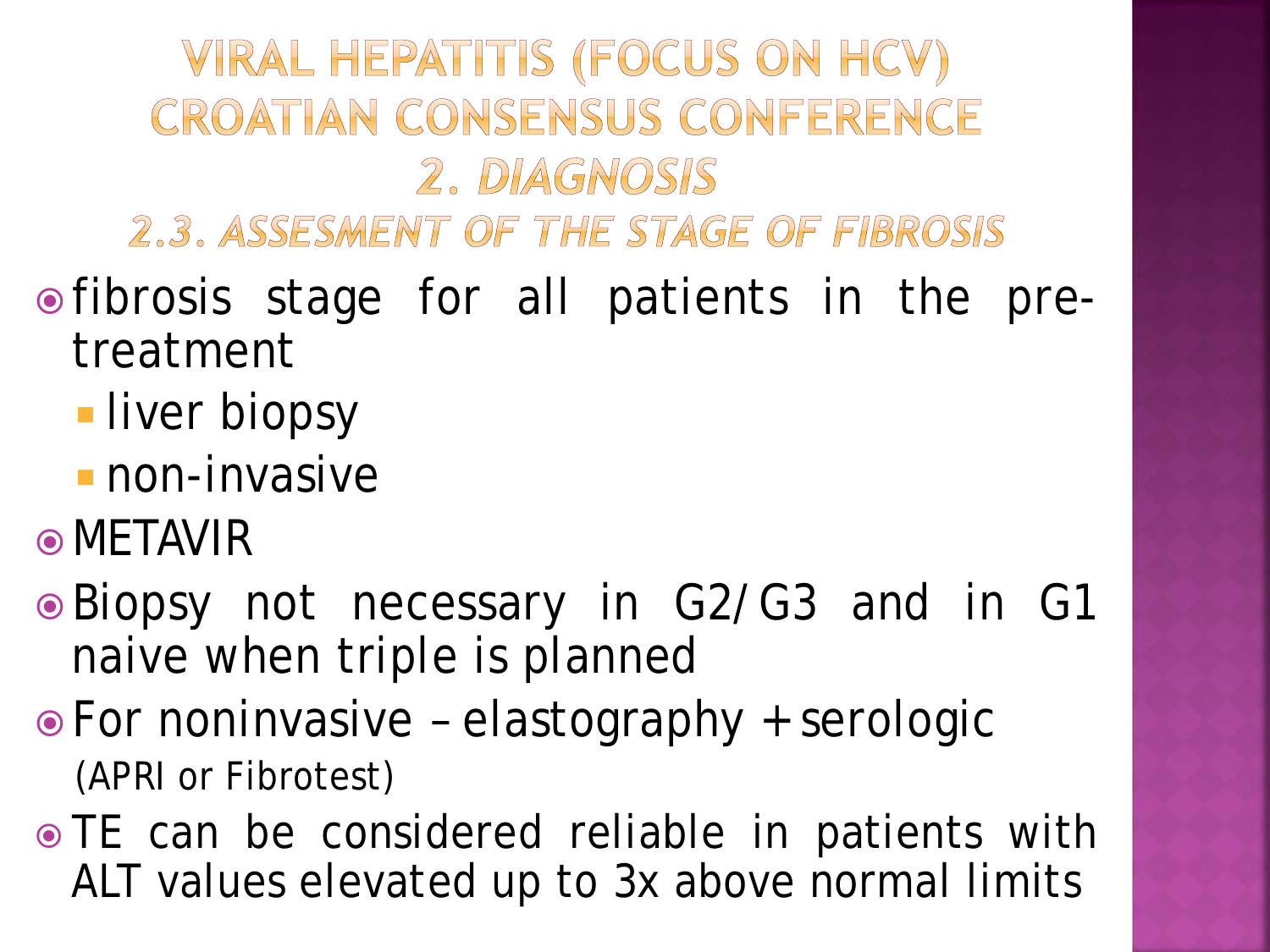VIRAL HEPATITIS (FOCUS ON HCV) CROATIAN CONSENSUS CONFERENCE 3. MONITORING OF PATIENTS WITH VIRAL HEPATITIS

- Regular monitoring of all patients with chronic viral hepatitis
- monitoring of patients involves biochemical (ALT) and molecular evaluation of the response as well as the occurrence and classification of side effects
- Same test and preferably in the same laboratory
- CHC patients in the stage of liver cirrhosis should be continuously monitored in order to timely assess decompensation of main disease or the development of HCC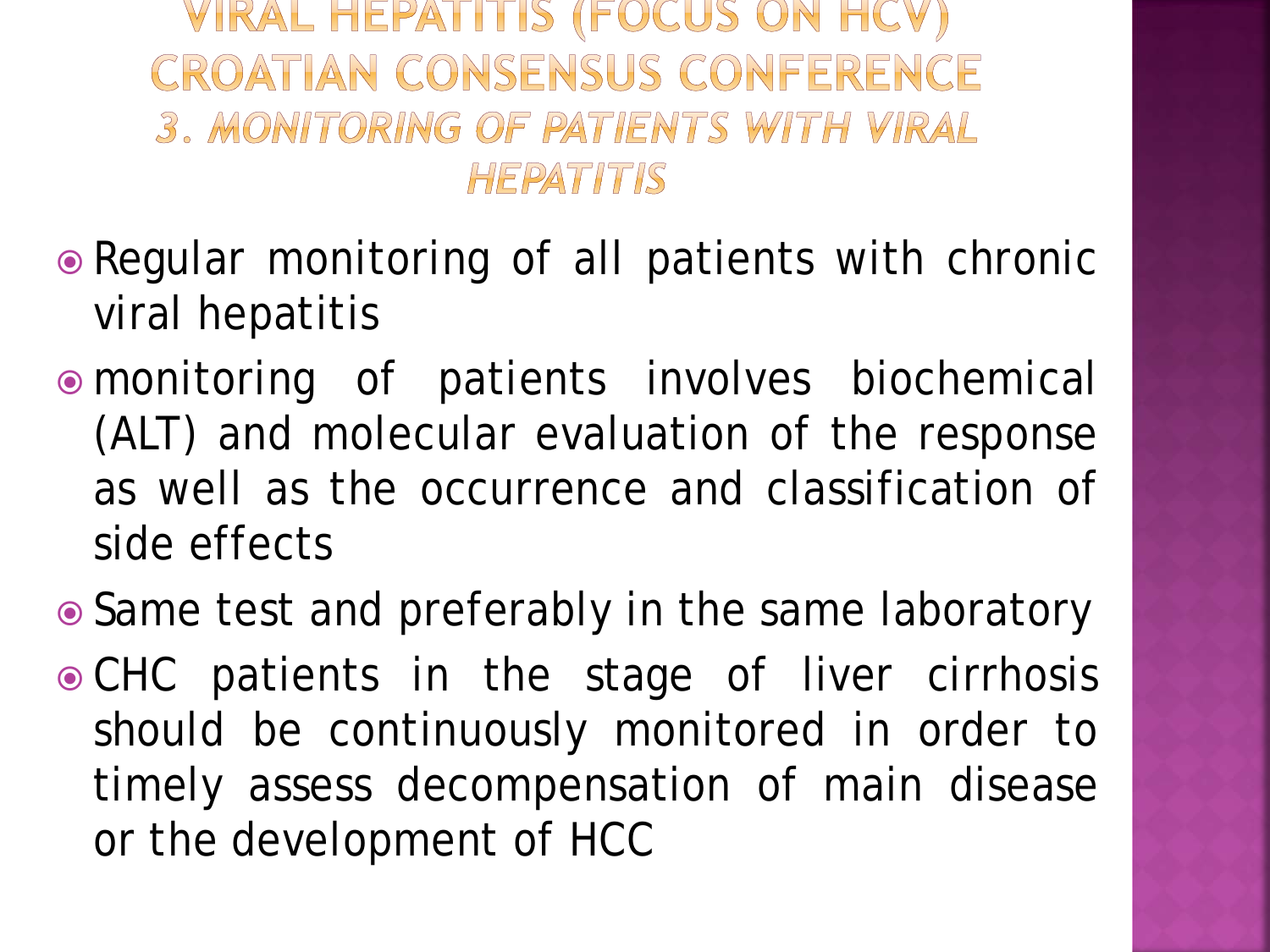# VIRAL HEPATITIS (FOCUS ON HCV) CROATIAN CONSENSUS CONFERENCE 4. THERAPY

Therapy is recommended for patients

- 1) With acute infection
- 2) with increased levels of ALT
- $\odot$  3) with normal ALT and F  $\geq$  2 (METAVIR) or equivalent non-invasive methods of assessing liver fibrosis;
- 4) previous non responders and relapsers G1
- 5) with compensated liver cirrhosis and
- 6) on chronic hemodialysis program
- 3.2.2. Therapy is indicated for patients:
- 1) with severe extrahepatic manifestations of HCV infection
- 2) with HBV co-infection
- 3) with HIV co-infection
- 4) after a minimum of 6 months of abstinence from alcohol or i/v drug using with / without substitution therapy and
- 5) with liver transplant
- 3.2.3. Therapy is not recommended for patients with
- 1) with fulminant hepatitis;
- 2) with normal ALT without presence of fibrosis;
- 3) with a transplanted kidney and
- 4) pregnance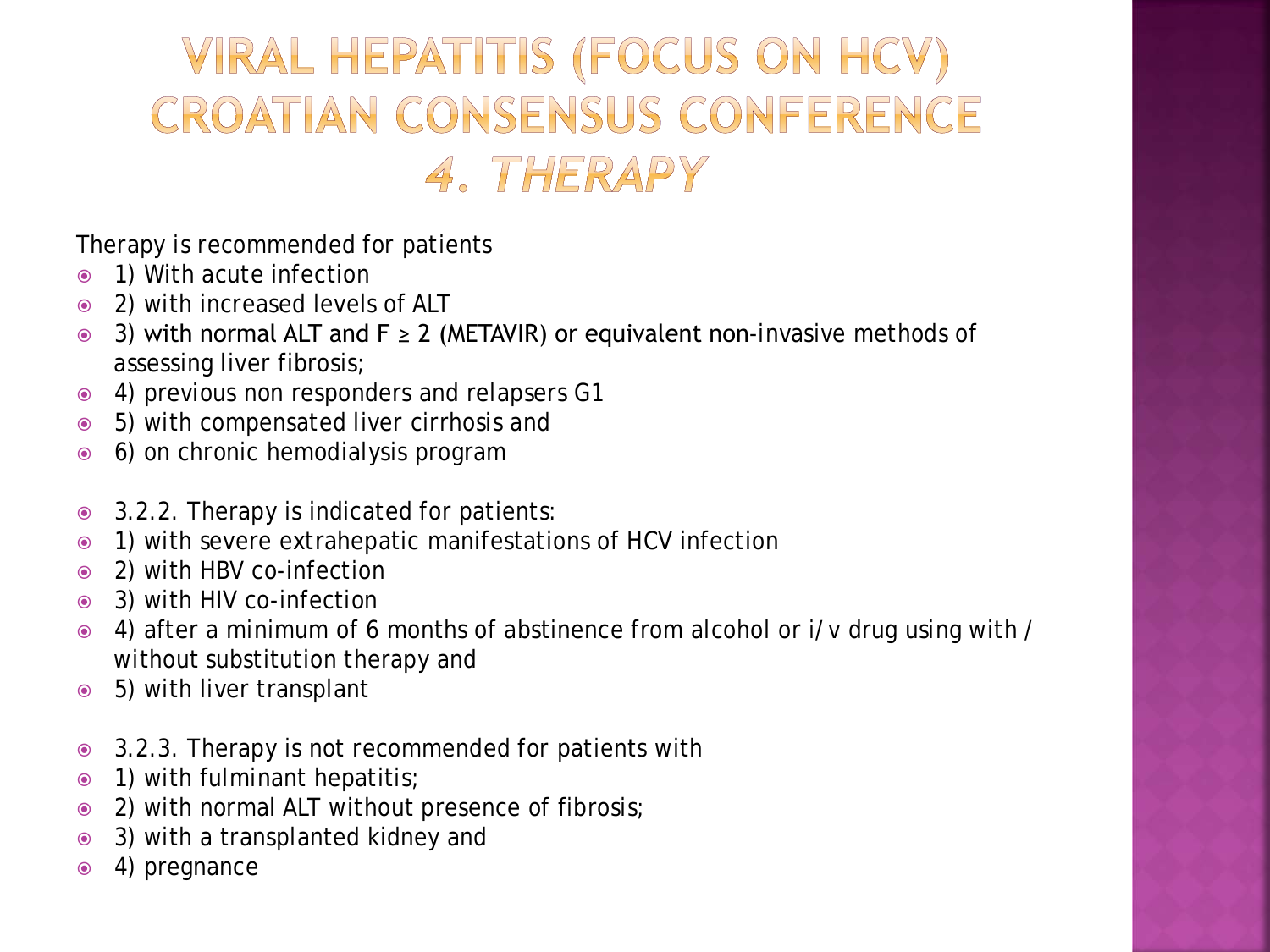VIRAL HEPATITIS (FOCUS ON HCV) CROATIAN CONSENSUS CONFERENCE 4. THERAPY 4.1. ACUTE HEPATITIS C

 Treatment with pegylated interferon alfa-2a/2b for 24 weeks if HCV RNA was detectable in the serum for longer than 12 weeks from the onset (first occurrence of elevated aminotransferases)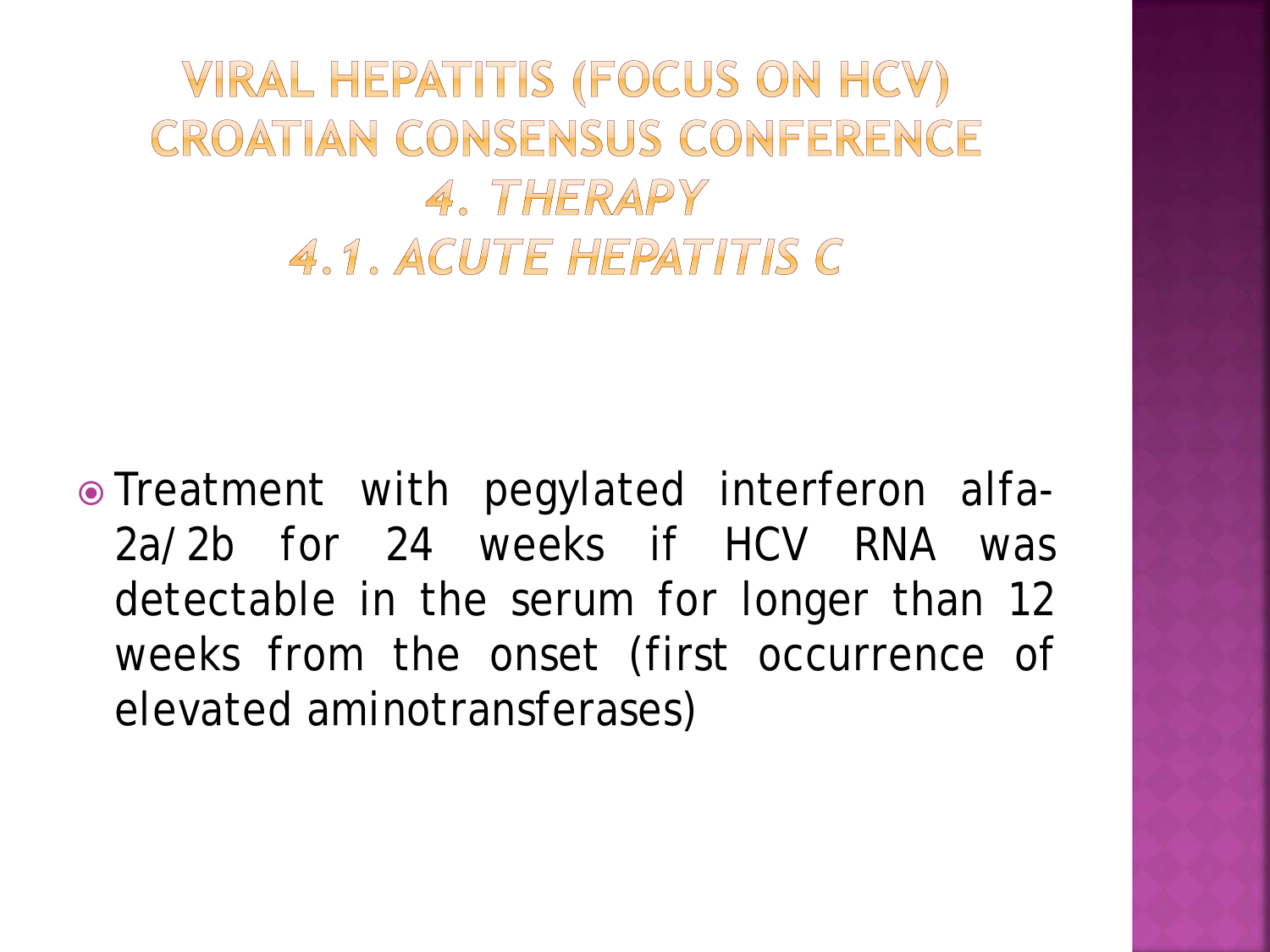

- Significant changes in the treatment of patients with CHC according to the guidelines from 2009
- **G1- first generation protease inhibitors** 
	- Boceprevir
	- **Telaprevir**
- with PEG IFN (afla2a/2b) and RIBA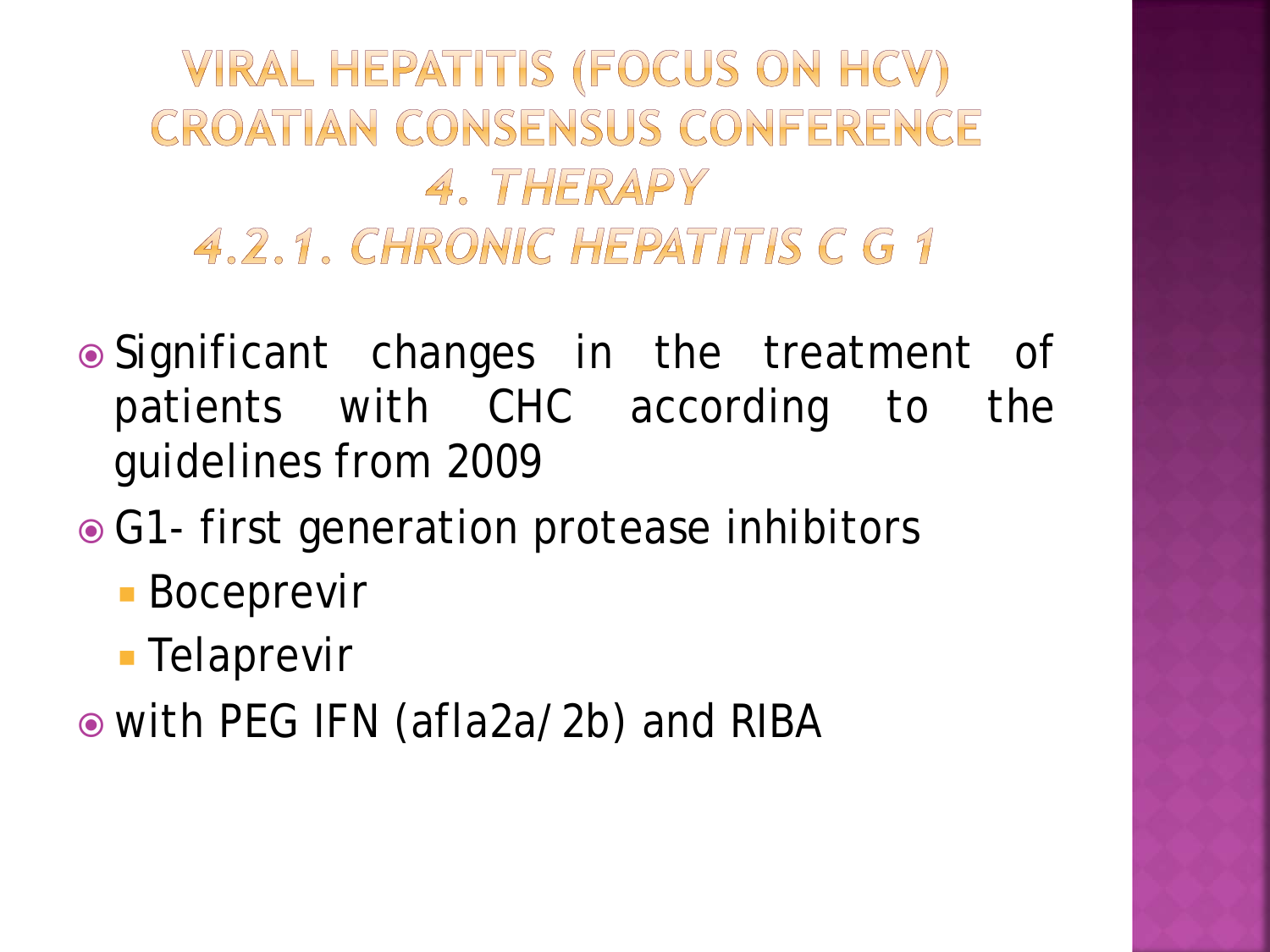#### VIRAL HEPATITIS (FOCUS ON HCV) **CROATIAN CONSENSUS CONFERENCE** 4. THERAPY 4.2.1.1. CHRONIC HEPATITIS C G 1 - NAIVE

- Treatment of naive CHC G1 patients must be based on an analysis of the fibrosis stage (biopsy or elastography), IL-28 genotype rapid viral response (RVR) and the patient's age
- For patients with F1 (Metavir) or Fibroscan <7.5 kPa dual therapy or to wait for more effective drugs
- F2 or Fibroscan 7.5-9.5 kPa dual therapy. However, in patients with a combination of adverse predictors of treatment outcome (> 40 years, non-CC genotype for IL-28B and without RVR-a), it is recommended to continue treatment with triple therapy,
- F3 and F4 or Fibroscan> 9.5 kPa triple therapy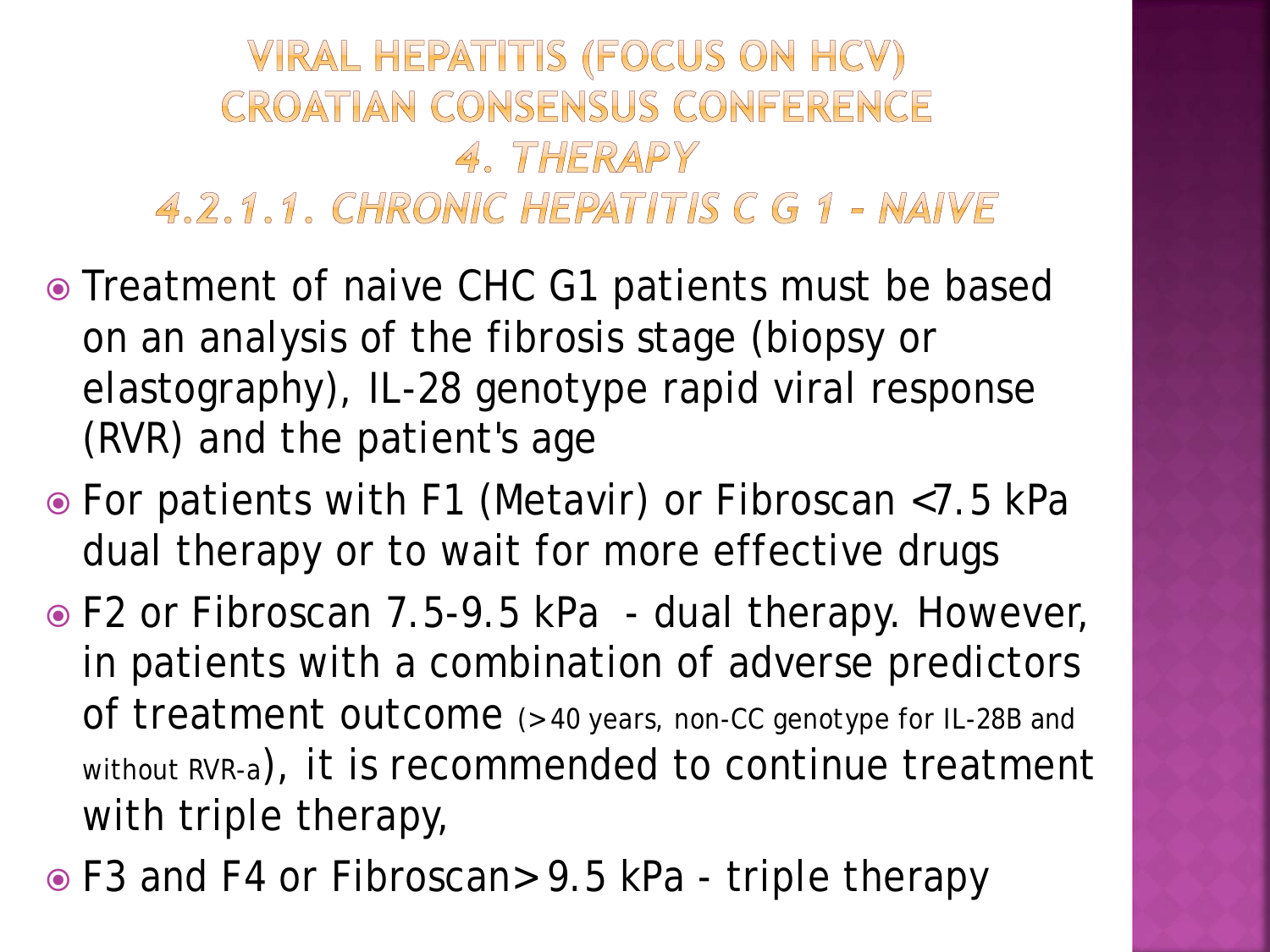VIRAL HEPATITIS (FOCUS ON HCV) CROATIAN CONSENSUS CONFERENCE 4. THERAPY 4.2.1.2. CHRONIC HEPATITIS C G 1 -TREATMENT EXPERIENCED

**■** In taking decision for non naive patients with CHC G1 - take into account

**Type of virological response to prior treatment** 

**Stage of fibrosis**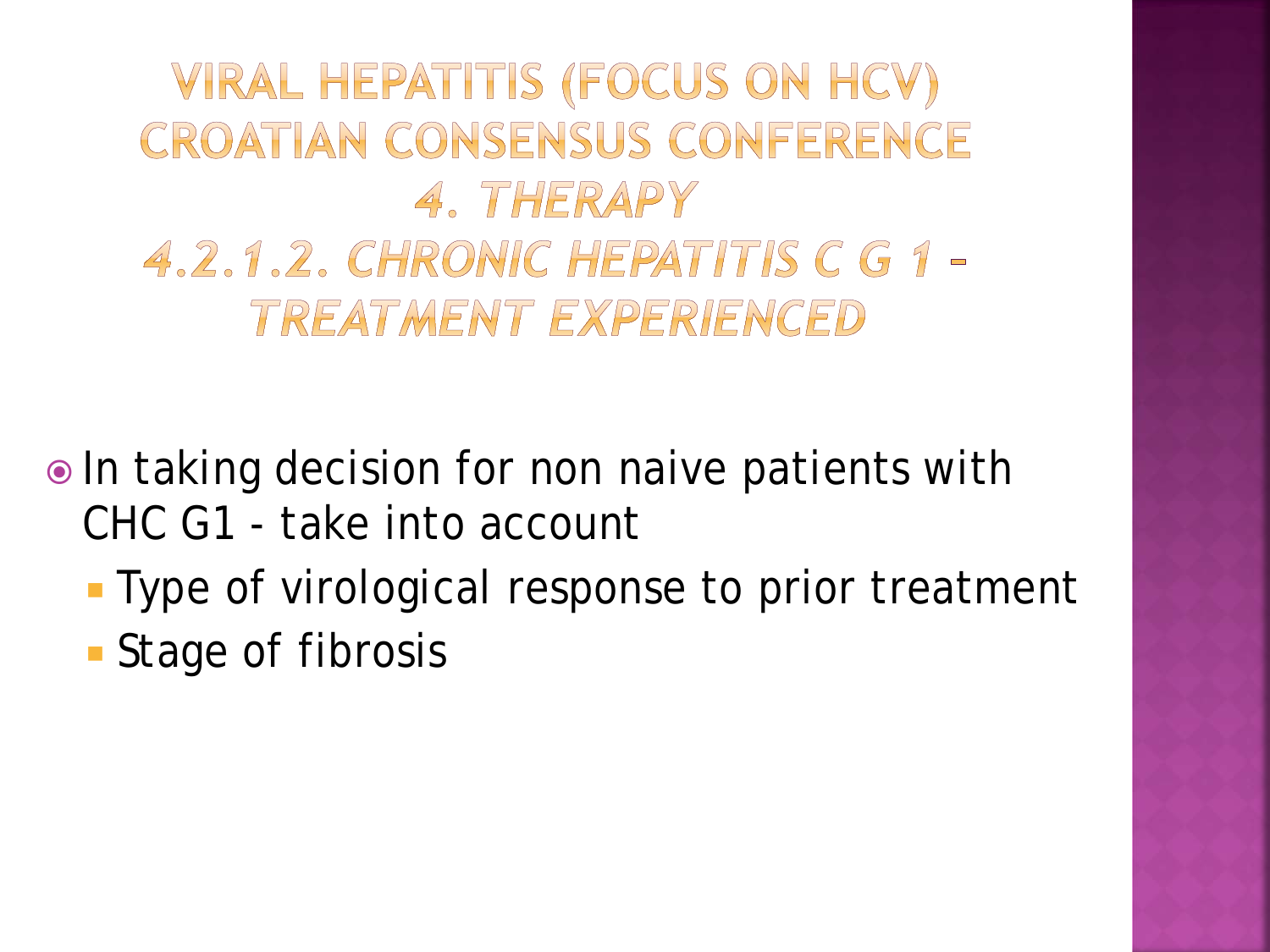## **VIRAL HEPATITIS (FOCUS ON HCV) CROATIAN CONSENSUS CONFERENCE** 4. THERAPY 4.2.1.2. CHRONIC HEPATITIS C G 1 - TREATMENT EXPERIENCED

- a. For patients with previous relapse triple therapy is recommended
	- In *relapsers without cirrhosis* (F1-F3) recommendation od use of PEG IFN-α2a/b, ribavirin and protease inhibitors (boceprevir 4 +32 +12 weeks or telaprevir 12 +12 \* +24 weeks). Relapsers therapy with telaprevir who achieve eRVR lasts in total 24 weeks, so in these patients shorted protocol can be applied
	- In *relapsers with cirrhosis* (F4) triple therapy is also recommended i.e. boceprevir scheme 4+44 weeks or telaprevir 12+36 weeks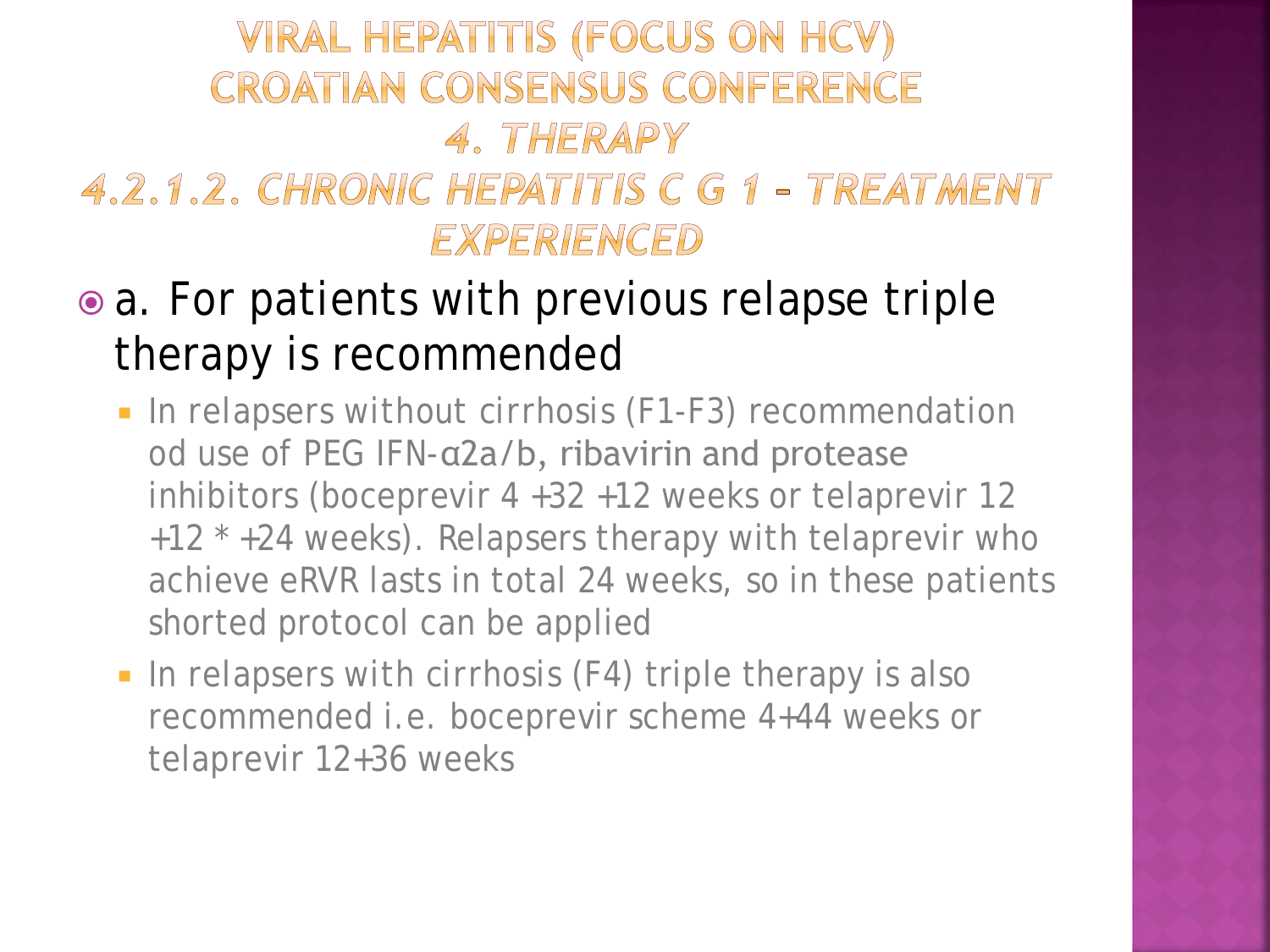## **VIRAL HEPATITIS (FOCUS ON HCV) CROATIAN CONSENSUS CONFERENCE** 4. THERAPY 4.2.1.2. CHRONIC HEPATITIS C G 1 - TREATMENT EXPERIENCED

- b. In patients with partial response, the decision on the treatment depends on the stage of fibrosis
	- **For patients with F1 (Fibroscan <7.5 kPa), it is** recommended to wait for more effective drugs
	- For patients with F2 and F3 (Fibroscan> 7.5 kPa), it is recommended to use triple therapy i.e. to use boceprevir  $(4 +32 +12$  weeks) or telaprevir  $(12 +36$ weeks)
	- **For patients with compensated cirrhosis (F4) triple** therapy with boceprevir (4 +44 weeks) or telaprevir (12 +36 weeks) is recommended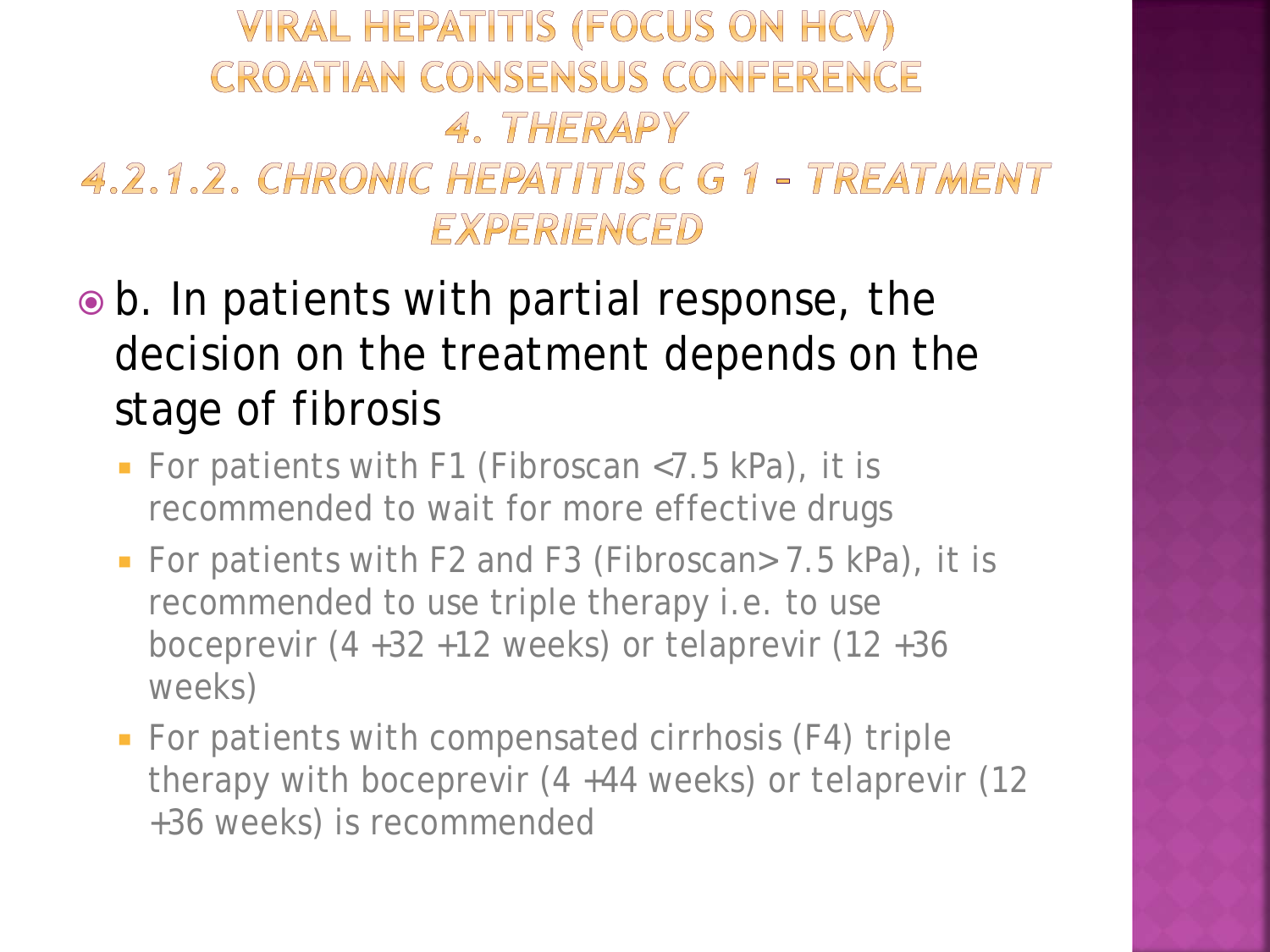### **VIRAL HEPATITIS (FOCUS ON HCV) CROATIAN CONSENSUS CONFERENCE** 4. THERAPY 4.2.1.2. CHRONIC HEPATITIS C G 1 - TREATMENT **EXPERIENCED PATIENTS**

- c. For null-responders wait for more effective drugs
- F3 and F4, (Fibroscan> 9.5 kPa), we can consider initiating treatment with a *lead-in phase*
- If viremia reduction > 1 log 10 IU/mL during *the lead-in phase*, it is recommended to continue triple therapy i.e. boceprevir (4 +44 weeks) or telaprevir (12 +36 weeks)
- If viremia reduction during *the lead-in phase* was <1 log10 IU HCV RNA - terminate the therapy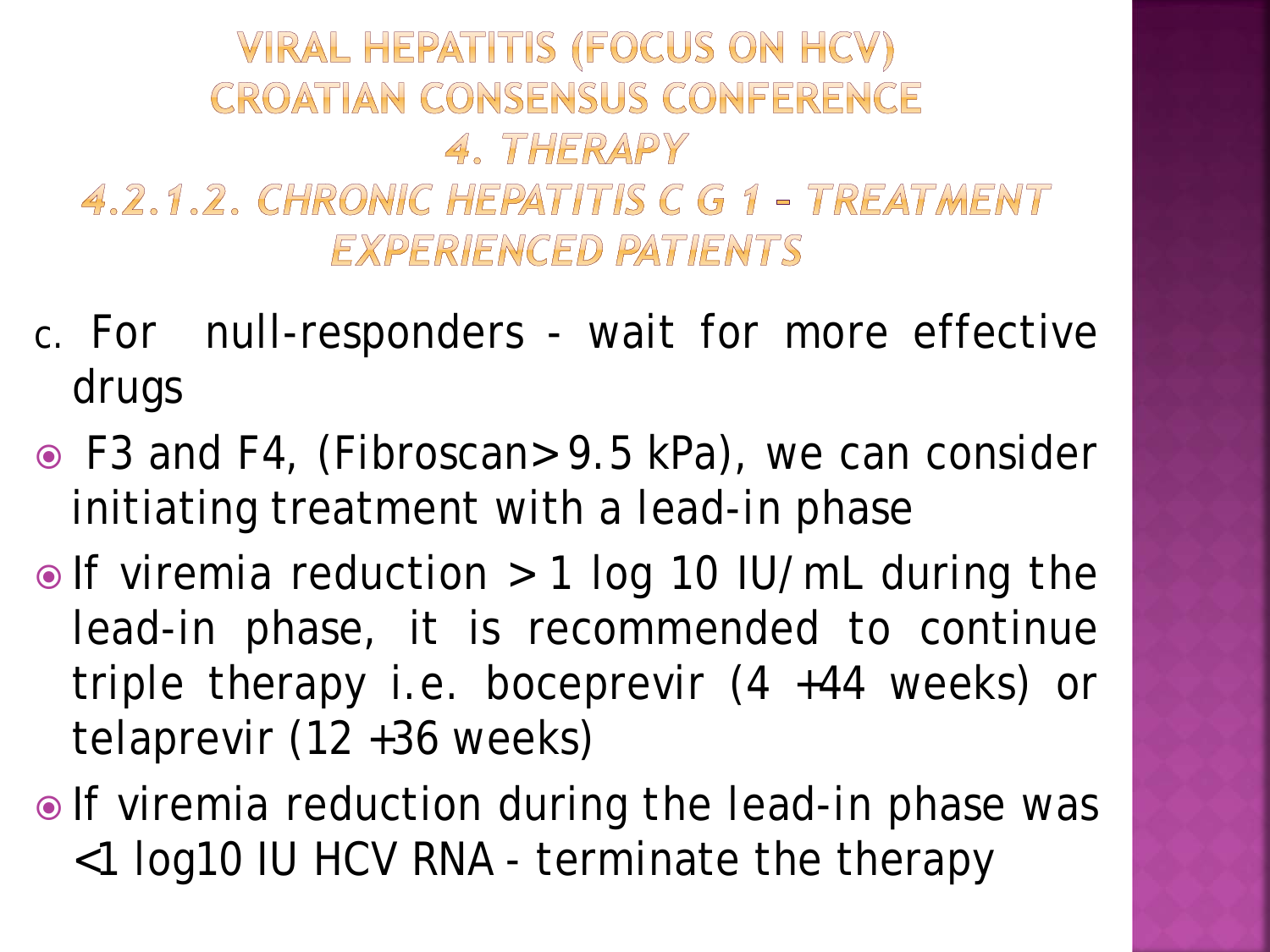

- d. *unknown virological response* consider treatment with a lead-in phase (as in null responders)
- unknown response and cirrhosis triple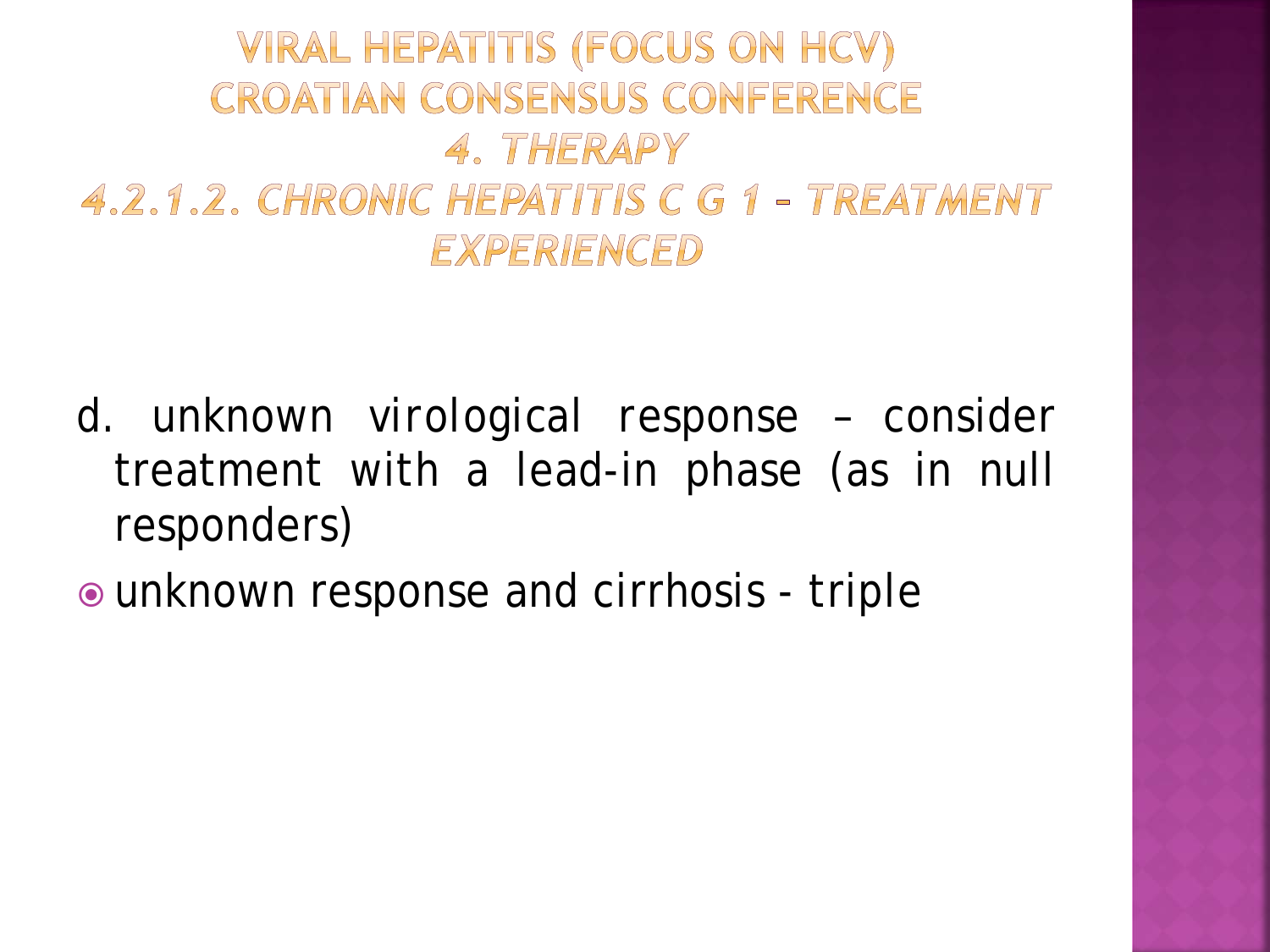## **VIRAL HEPATITIS (FOCUS ON HCV) CROATIAN CONSENSUS CONFERENCE** 4. THERAPY 4.2.2. CHRONIC HEPATITIS C NON G 1 - (G2, G3, G4, G5, G6)

• PEG/RBV = SOC for newly diagnosed non-G 1

- RGT is recomended (lack of more effective treatment for CHC patients with non-G 1 infection)
- Protocol and the length of treatment of naive CHC patients - determined depending on the genotype infection, IL28B genotype, basal viremia, stage of fibrosis and viremia kinetics during the treatment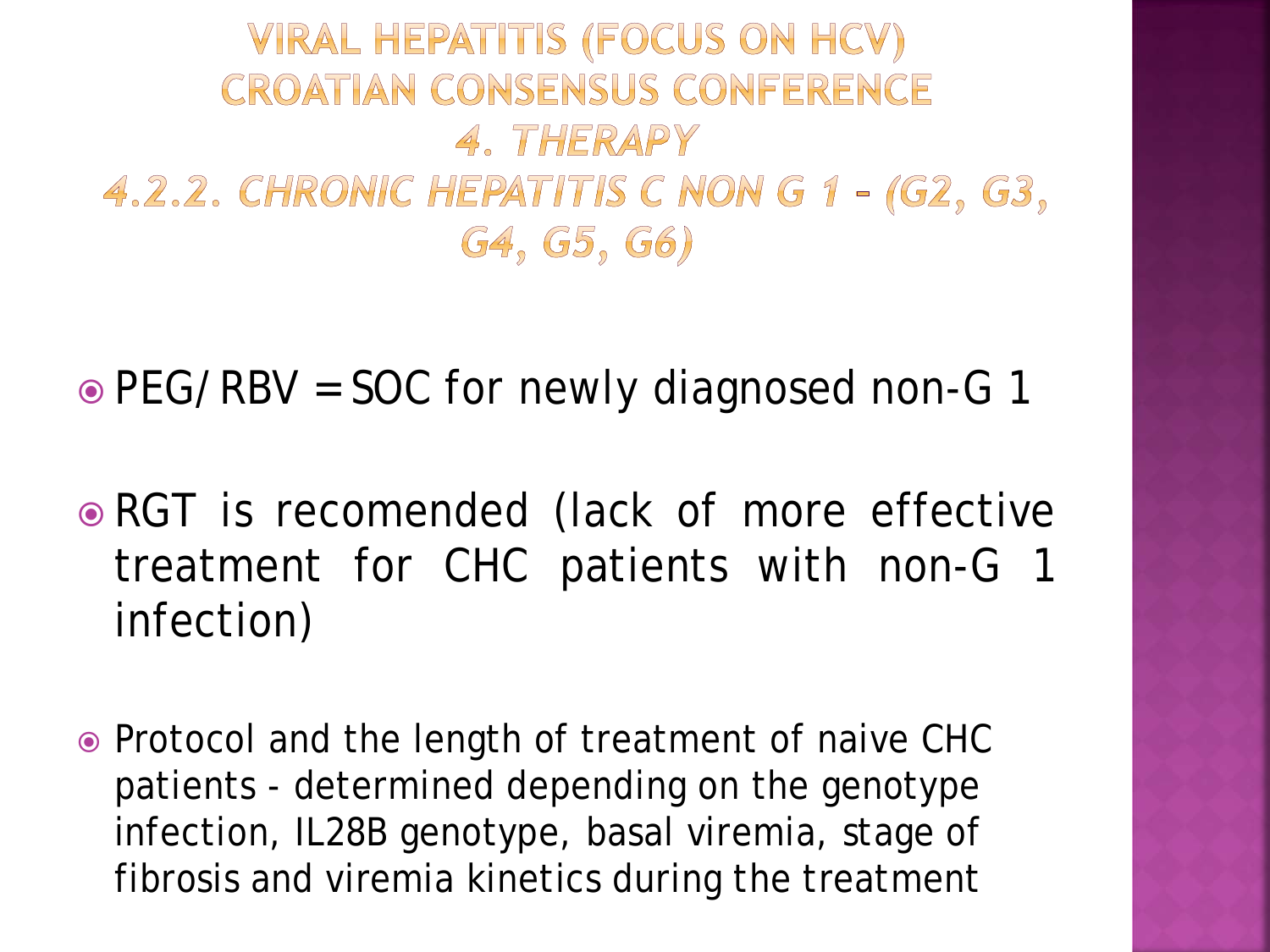**VIRAL HEPATITIS (FOCUS ON HCV) CROATIAN CONSENSUS CONFERENCE** 4. THERAPY 4.2.2.1. HCV G2 AND G3 (METAVIR FS3; WITHOUT NEGATIVE CO-FACTORS)

Depending on the basal viremia:

- *low viremia* (<600,000 IU / ml) = PEG-IFN alpha 2 and RBV during 16 weeks if RVR was achieved. If HCV RNA is still present in 4th week of treatment - the treatment shall be administered 24 weeks.
- *high viremia* (> 600,000 IU / ml) = PEG-IFN alpha 2 and RBV for 24 weeks if RVR was achieved. If RVR, or cEVRI, or pEVR or DVR were not achieved - treatment is to be terminated after 24 weeks.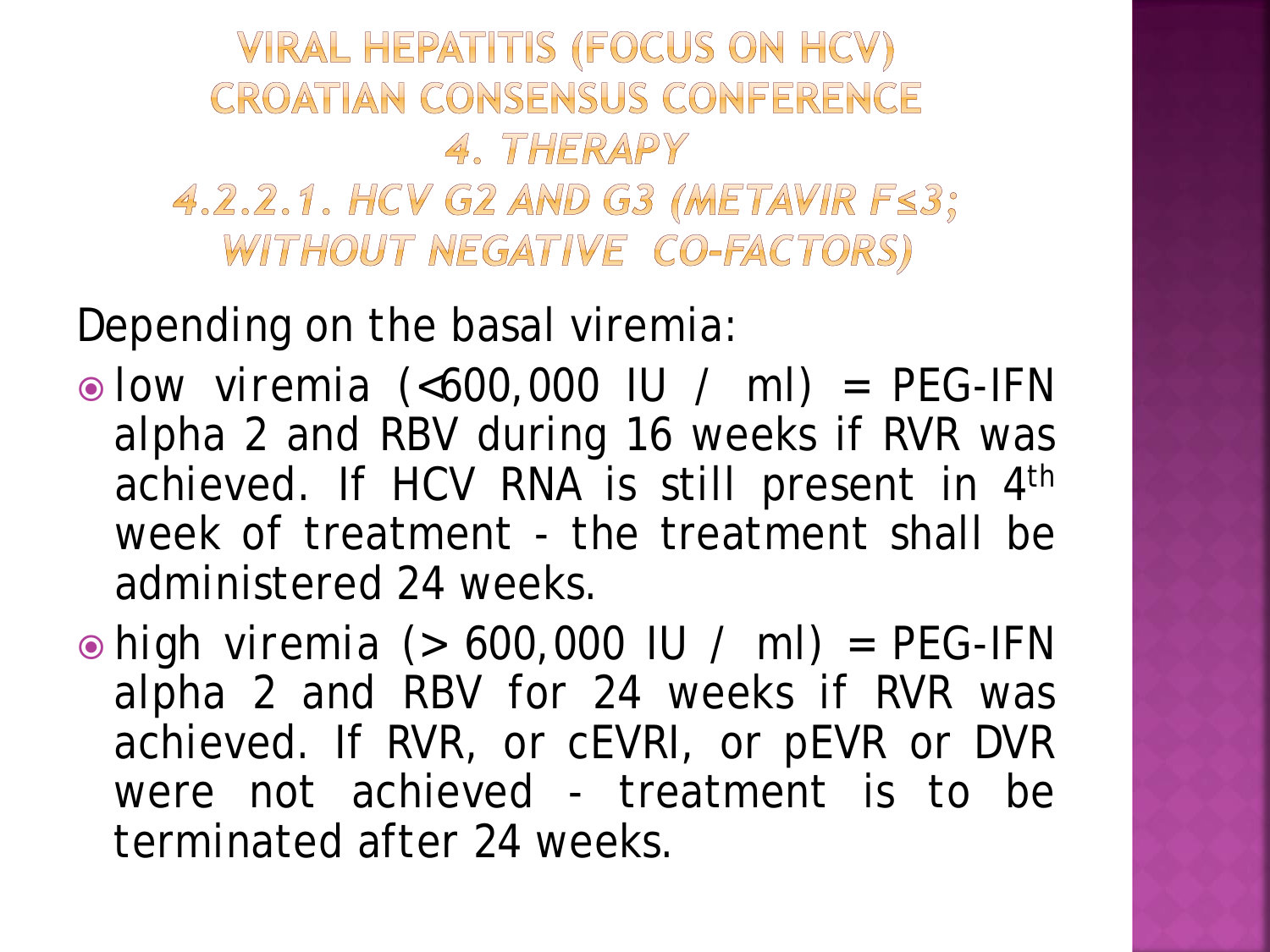VIRAL HEPATITIS (FOCUS ON HCV) **CROATIAN CONSENSUS CONFERENCE** 4. THERAPY  $4.2.2.2$ . HCV G2 AND G3 (METAVIR  $\leq$ 3; WITH ONE OF MORE NEGATIVE CO-FACTORS)

**■ PEG-IFN alpha 2 and RBV during 24 weeks** 

- If no RVR but pRVR 48 weeks but only if there is DVR and cc IL28B
- **If no RVR nor cEVR nor pEVR nor DVR stop** at 24 weeks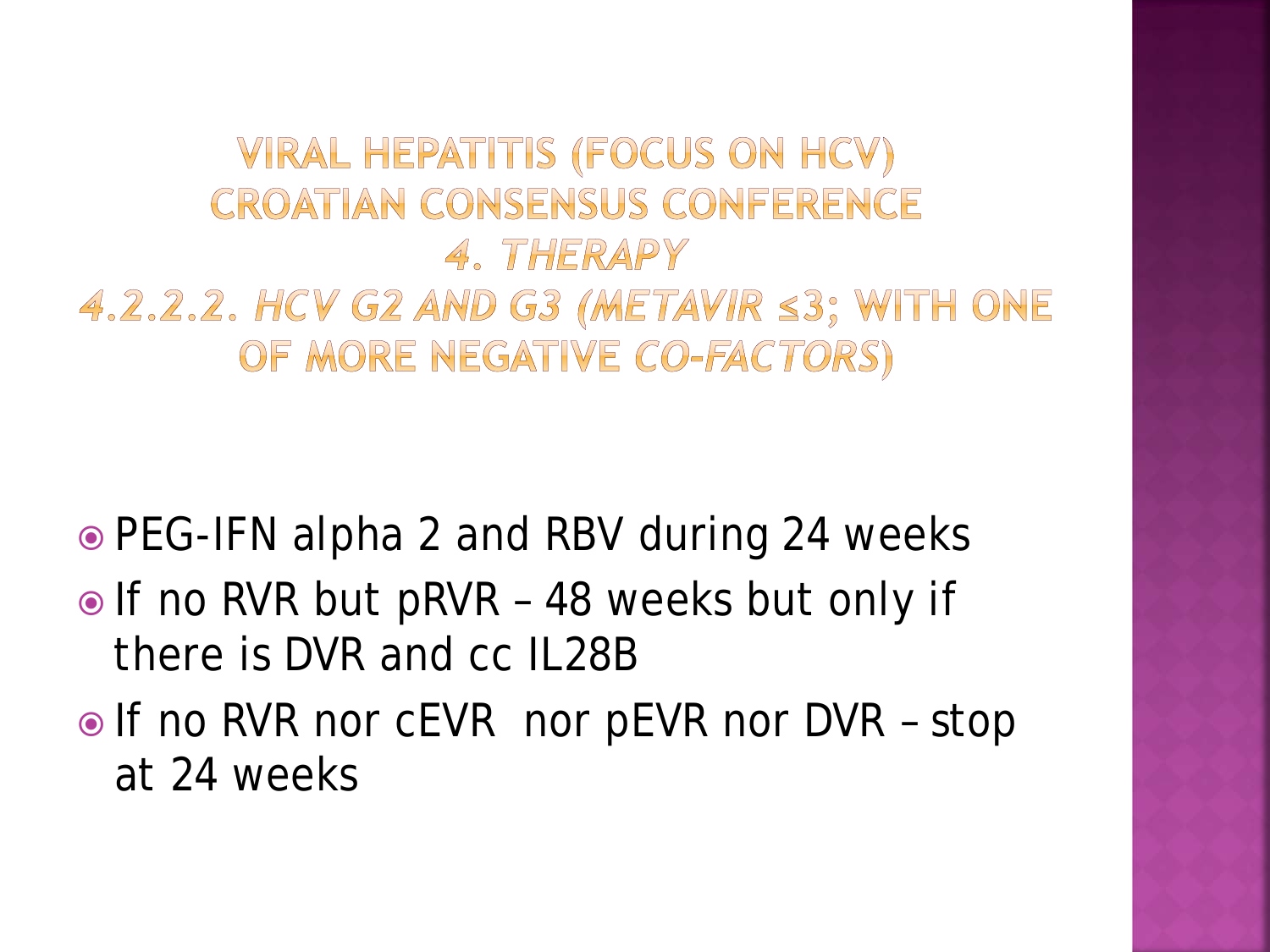VIRAL HEPATITIS (FOCUS ON HCV) **CROATIAN CONSENSUS CONFERENCE** 4. THERAPY 4.2.2.3. HCV G2 OR G3 (ISHAK F 5-6 ILI METAVIR > 3)

**regardless of basal viraemia** = PEG/RBV for 48 weeks with achieved cEVR or pEVR (with DVR).

• If there is no DVR treatment terminates after 24 weeks.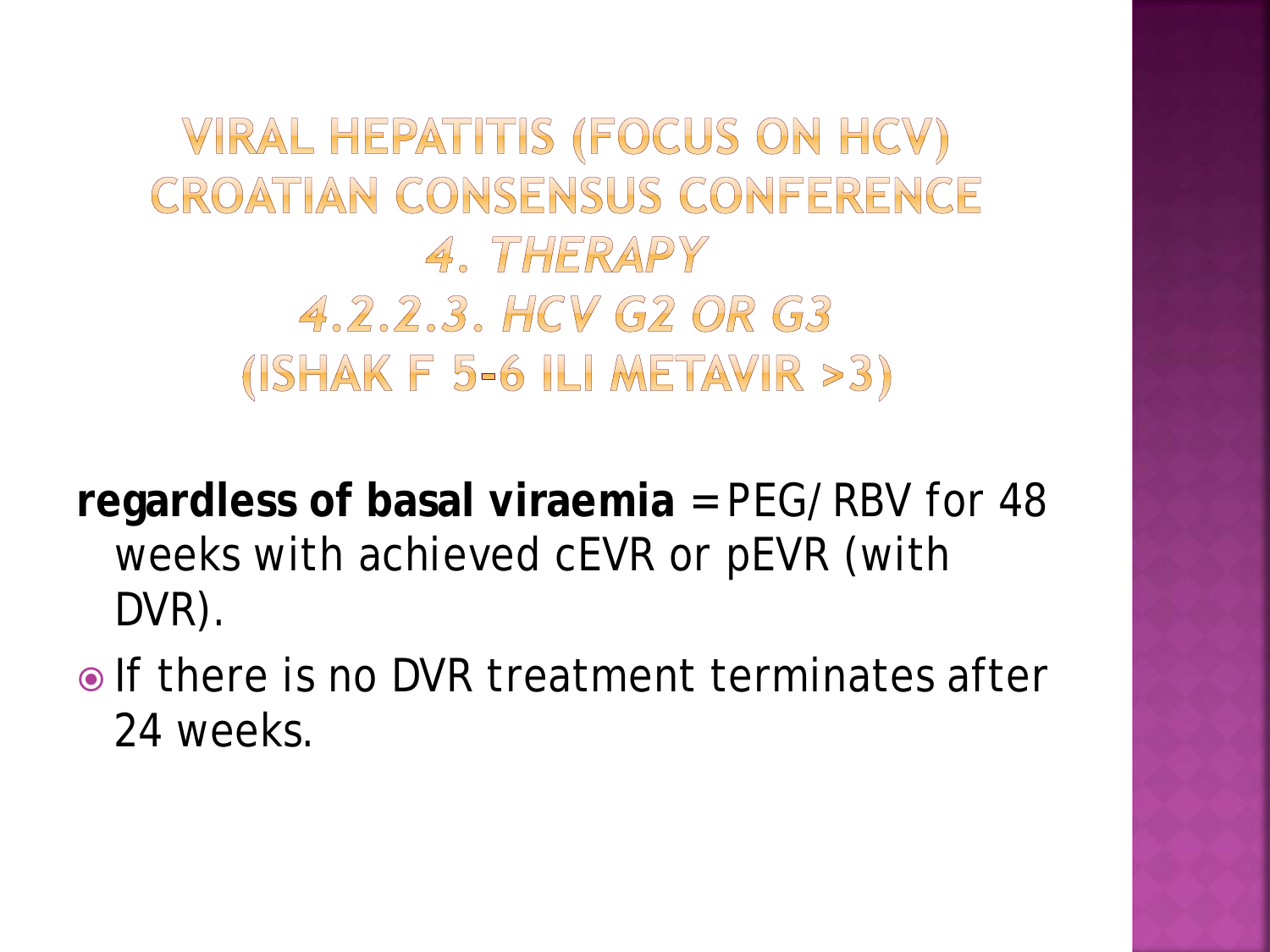VIRAL HEPATITIS (FOCUS ON HCV) CROATIAN CONSENSUS CONFERENCE 4. THERAPY 4.2.2.4. HCV G4, G5, G6

**regardless of the stage of fibrosis or basal viraemia** = PEG-IFN /RBV for 48 weeks if cEVR is achieved.

• If pEVR is achieved - DVR also has to be achieved otherwise treatment terminates after 24 weeks.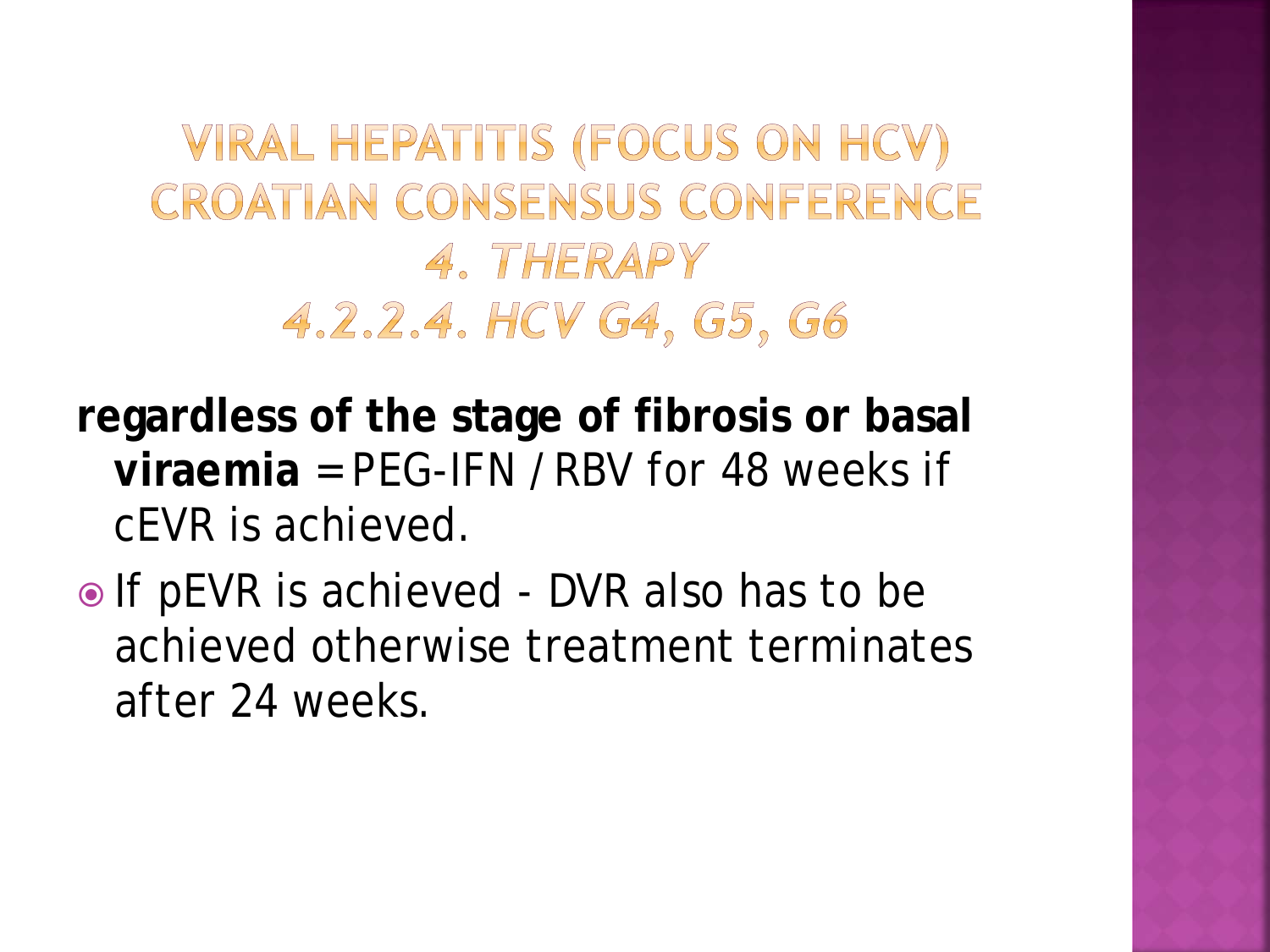VIRAL HEPATITIS (FOCUS ON HCV) CROATIAN CONSENSUS CONFERENCE 5. SPECIAL POPULATION 5.1. CHILDREN

Children with CHC:

- older than 3 years in the case of significant fibrosis
- Recommended PEG IFNα2b /RBV
- For G2 and G3 anticipated duration of treatment is 24 weeks, for G1 and G4 48 weeks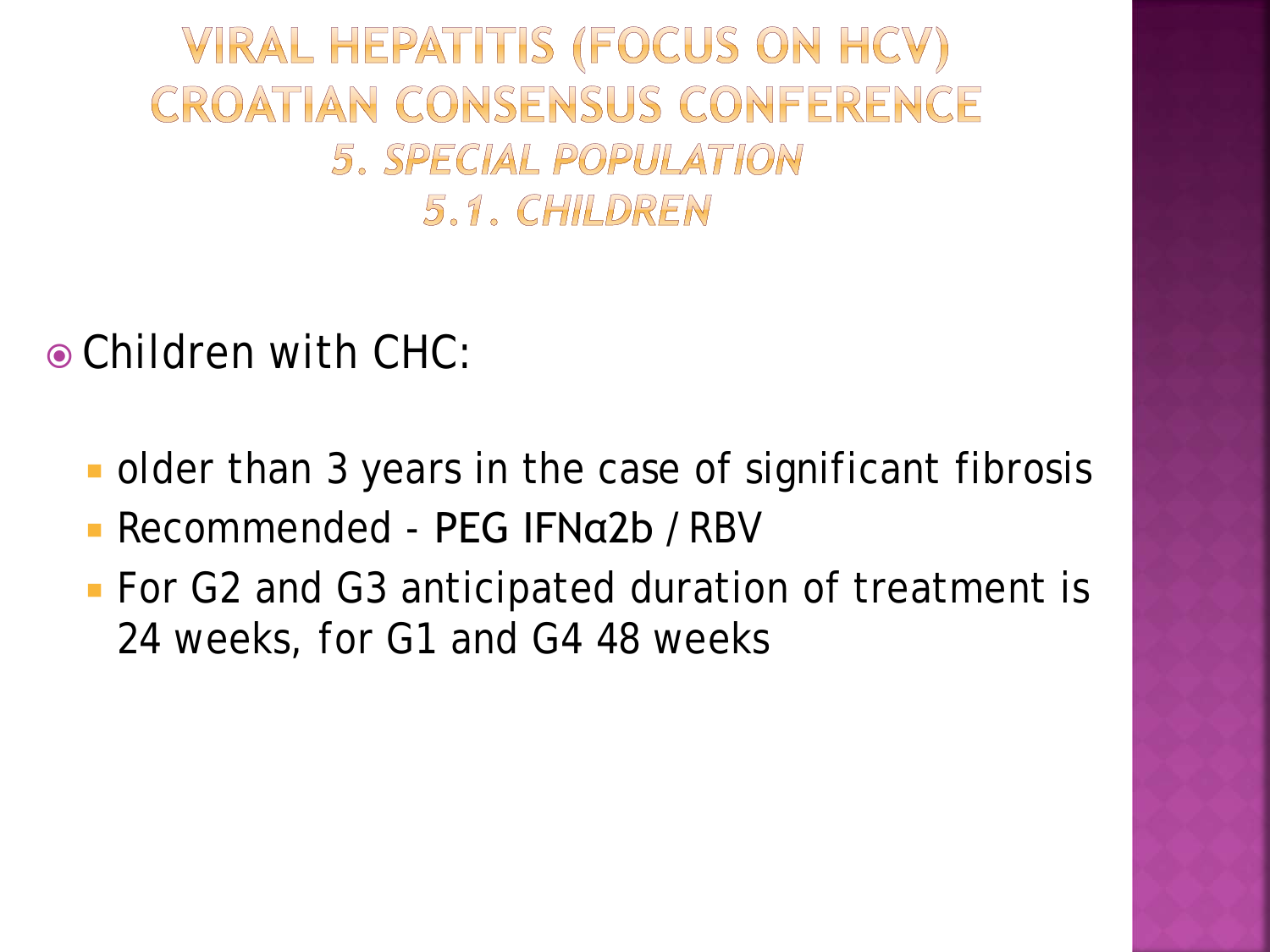**VIRAL HEPATITIS (FOCUS ON HCV) CROATIAN CONSENSUS CONFERENCE** 5. SPECIAL POPULATION **5.2. PATIENTS ON HEMODYALISIS** 

- $\bullet$  test for HCV and HBV
- Consider benefits risks of therapy (expected lifespan, comorbidities, and the possibility of kidney transplantation)
- CHC positive patients with a transplanted kidney should be treated with interferon only if benefits of this therapy significantly increase the risk of kidney rejection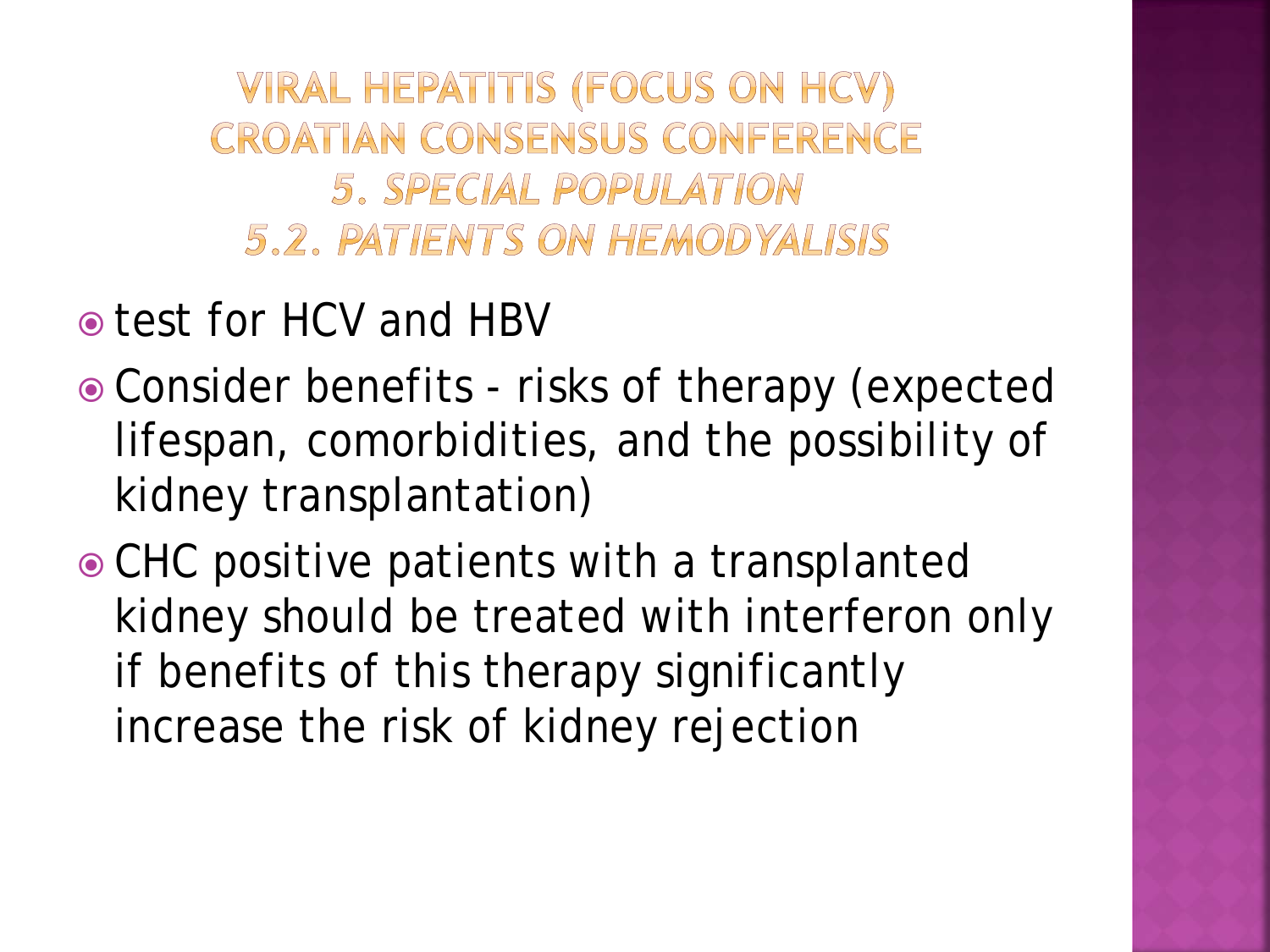**VIRAL HEPATITIS (FOCUS ON HCV) CROATIAN CONSENSUS CONFERENCE** 5. SPECIAL POPULATION 5.3. TRANSPLANTED PATIENTS

- Reinfection with HCV occurs in almost all patients with measurable viremia at the time of transplantation
- Four antiviral treatment strategies are proposed:
- 1. pre-transplant antiviral therapy
- 2. post-transplant prophylactic antiviral therapy
- 3. preemptive therapy in the early posttransplant period
- 4. post-transplantation antiviral therapy for those to whom hepatitis is histologically confirmed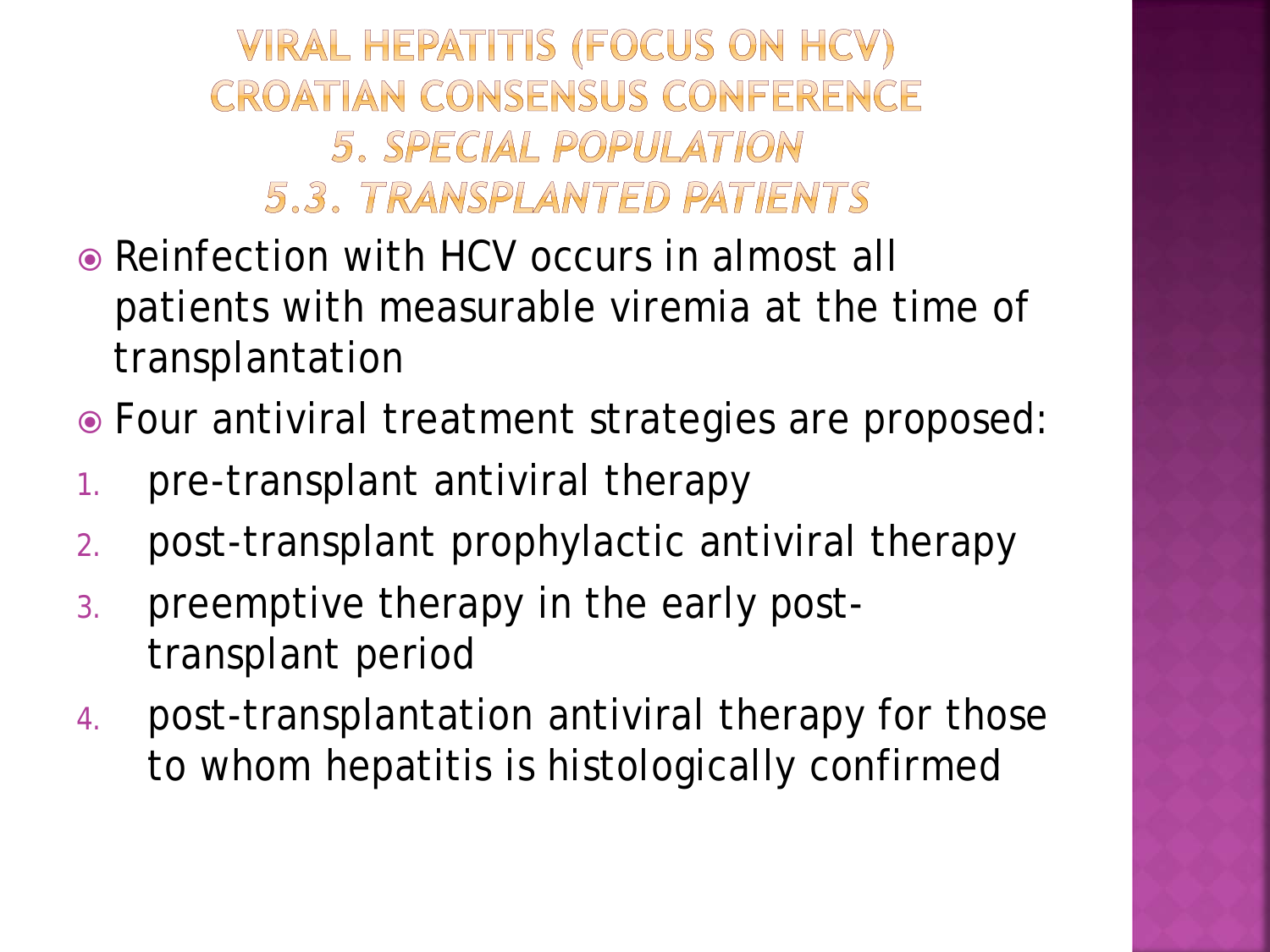VIRAL HEPATITIS (FOCUS ON HCV) **CROATIAN CONSENSUS CONFERENCE** 5. SPECIAL POPULATION 5.4. HIVIHCV COINFECTION

- measurable viremia candidate for treatment
- carefully evaluate toxicity (DDI)